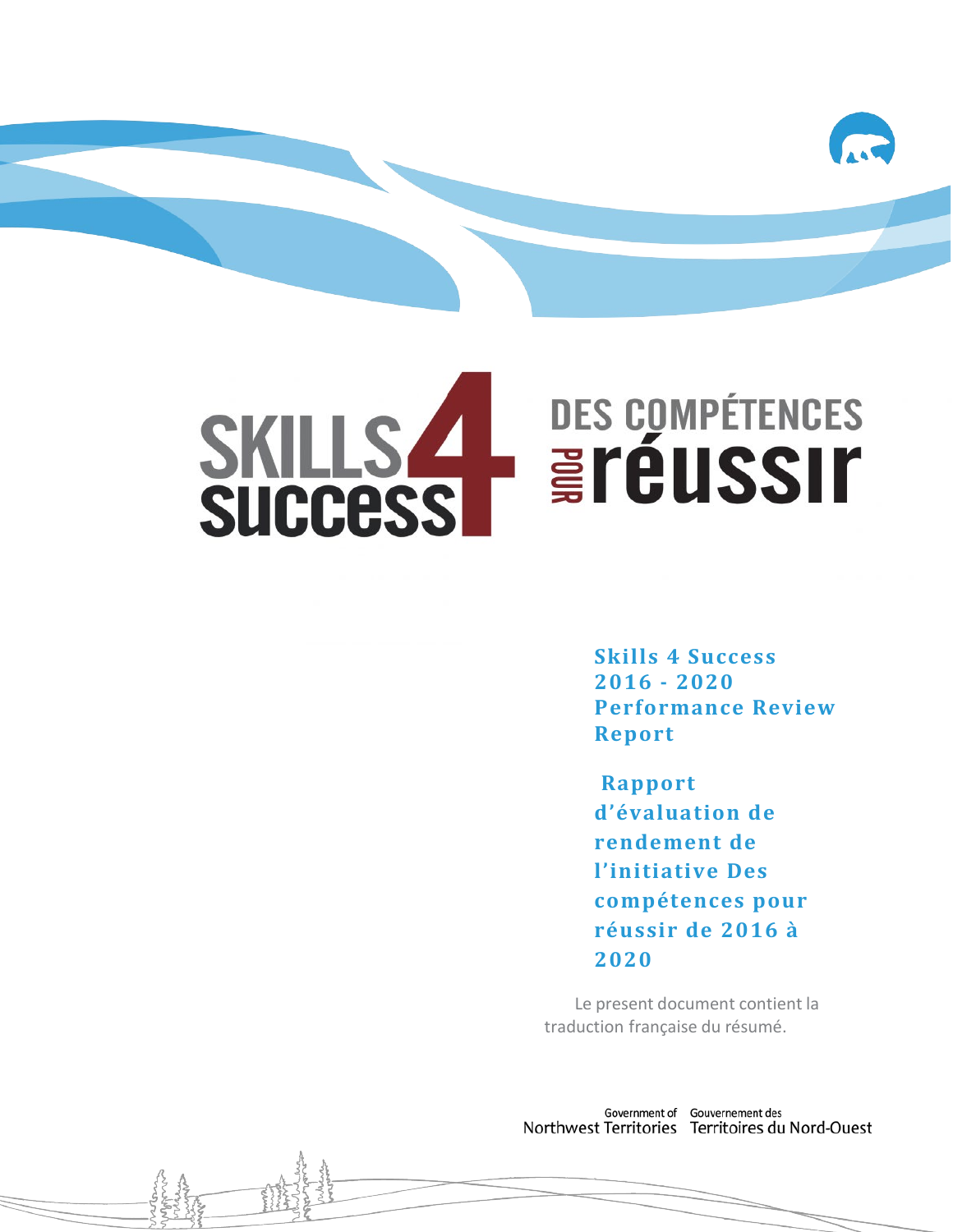#### **Contents**

| C) NWT Available Labour Supply: Number and percent of NWT residents 15 years of                                                                                                                                                                                                                                                         |
|-----------------------------------------------------------------------------------------------------------------------------------------------------------------------------------------------------------------------------------------------------------------------------------------------------------------------------------------|
| D) NWT Available Labour Supply: Number and percent of NWT residents 15 years of                                                                                                                                                                                                                                                         |
|                                                                                                                                                                                                                                                                                                                                         |
| Measure of Success 1: Publicly funded NWT post-secondary institutions offer programs                                                                                                                                                                                                                                                    |
| 1a. Percent of NWT post-secondary programs and/or courses that directly support                                                                                                                                                                                                                                                         |
| 1b. Percent of students enrolled in programs and/or courses that support NWT Jobs in                                                                                                                                                                                                                                                    |
| Measure of Success 2: NWT residents have increased opportunities for in-demand<br>employment or further adult and post-secondary education and training through<br>upgrading, retraining, and ongoing skills development that links to employment.  17<br>Percent of learners who register in upgrading, retraining, and ongoing skills |
| development programs and/or courses that directly link to NWT Jobs in Demand                                                                                                                                                                                                                                                            |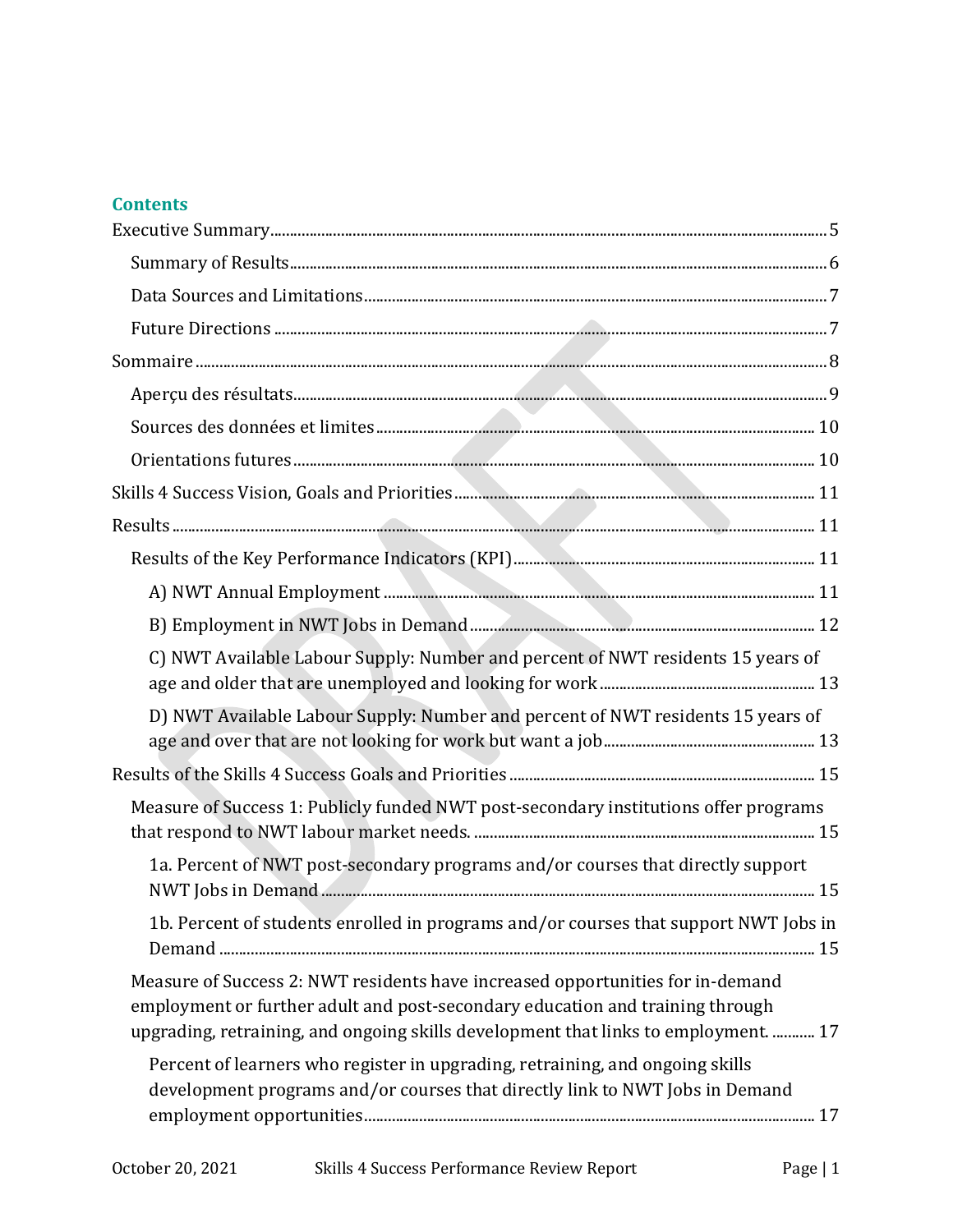| Measure of Success 3: NWT high school students receive credits for completion of<br>external programs and dual credits for completion of post-secondary courses and/or  |
|-------------------------------------------------------------------------------------------------------------------------------------------------------------------------|
| 3a. Number of NWT high school students that receive credits for completion of<br>external programs and/or courses and the name of the programs and/or courses  18       |
| 3b. Number of NWT high school students that receive dual credits for completion of<br>post-secondary courses and/or programs and the name of the courses and/or         |
| Measure of Success 4: NWT employers have more resident journeypersons working with                                                                                      |
|                                                                                                                                                                         |
| Measure of Success 5: Support systems exist for NWT residents to successfully obtain in-                                                                                |
| 5a. Percent of career development clients that are employed in NWT Jobs in Demand                                                                                       |
| 5b. Percent of career development clients that are pursuing further post-secondary<br>education or training that directly support NWT Jobs in Demand with a three-month |
| 5c. Percent of community learning centre clients enrolled in programs and/or courses                                                                                    |
| 5d. Percent of Student Financial Assistance (SFA) clients that are in post-secondary<br>education and training programs that directly support NWT Jobs in Demand 23     |
| 5e. Number of students and recent graduates hired in NWT Jobs in Demand through                                                                                         |
| Measure of Success 6: Learning technology and platforms exist and increase accessibility                                                                                |
| Number of distance learning courses and the name of the courses offered through                                                                                         |
| Measure of Success 7: Partnerships exist that support substantive skill development for                                                                                 |
| 7a. Establishment of a Territorial Forum to streamline training programs  24                                                                                            |
| 7b. Number of employed persons and employment rate for NWT residents in smaller                                                                                         |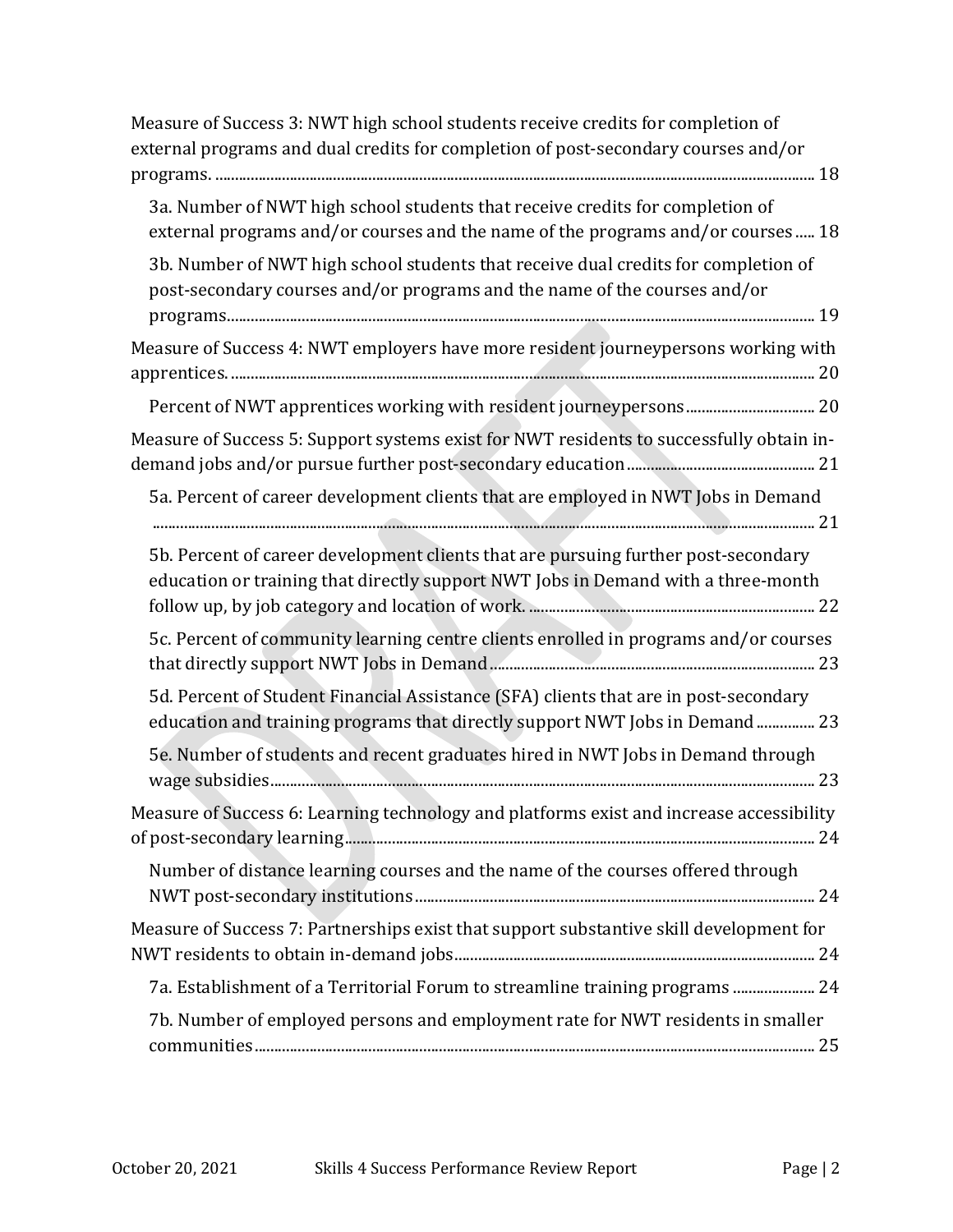| Measure of Success 8: Pathways exist for high school students to successfully exit the                                                                                  |
|-------------------------------------------------------------------------------------------------------------------------------------------------------------------------|
| NWT's secondary education system and transition to further education or employment                                                                                      |
| 8a. Number and percent of students who receive services from a Career and Education                                                                                     |
| 8b. Number and percent of schools that use labour market information in career and                                                                                      |
| Measure of Success 9: NWT post-secondary institutions offer programming for NWT Jobs<br>in Demand either directly or through partnerships with southern institutions 26 |
| Number of programs and/or courses delivered through partnerships with southern                                                                                          |
| Measure of Success 10: In-demand jobs are filled with less need for recruitment efforts27                                                                               |
|                                                                                                                                                                         |
| 10b. Number of Territorial Nominees that enter the NWT labour market in NWT Jobs                                                                                        |
| 10c. Number of Territorial Nominees moving from temporary to permanent residency                                                                                        |
| 10d. Number of Territorial Nominees who reside in the NWT three years after                                                                                             |
| Measure of Success 11: A labour market information portal exists which multiple                                                                                         |
| Number and type of registered portal users such as students, parents, job seekers,                                                                                      |
| Measure of Success 12: Labour market information in the NWT is researched and                                                                                           |
| Percent of portal users who indicate the portal has helped them connect to NWT Jobs<br>in Demand or are pursuing further post-secondary education or training 29        |
|                                                                                                                                                                         |
|                                                                                                                                                                         |
| Goal 2: Bridge education and employment gaps through targeted supports 30                                                                                               |
|                                                                                                                                                                         |
| Goal 4: Improve decision-making with relevant labour market information  30                                                                                             |
|                                                                                                                                                                         |
|                                                                                                                                                                         |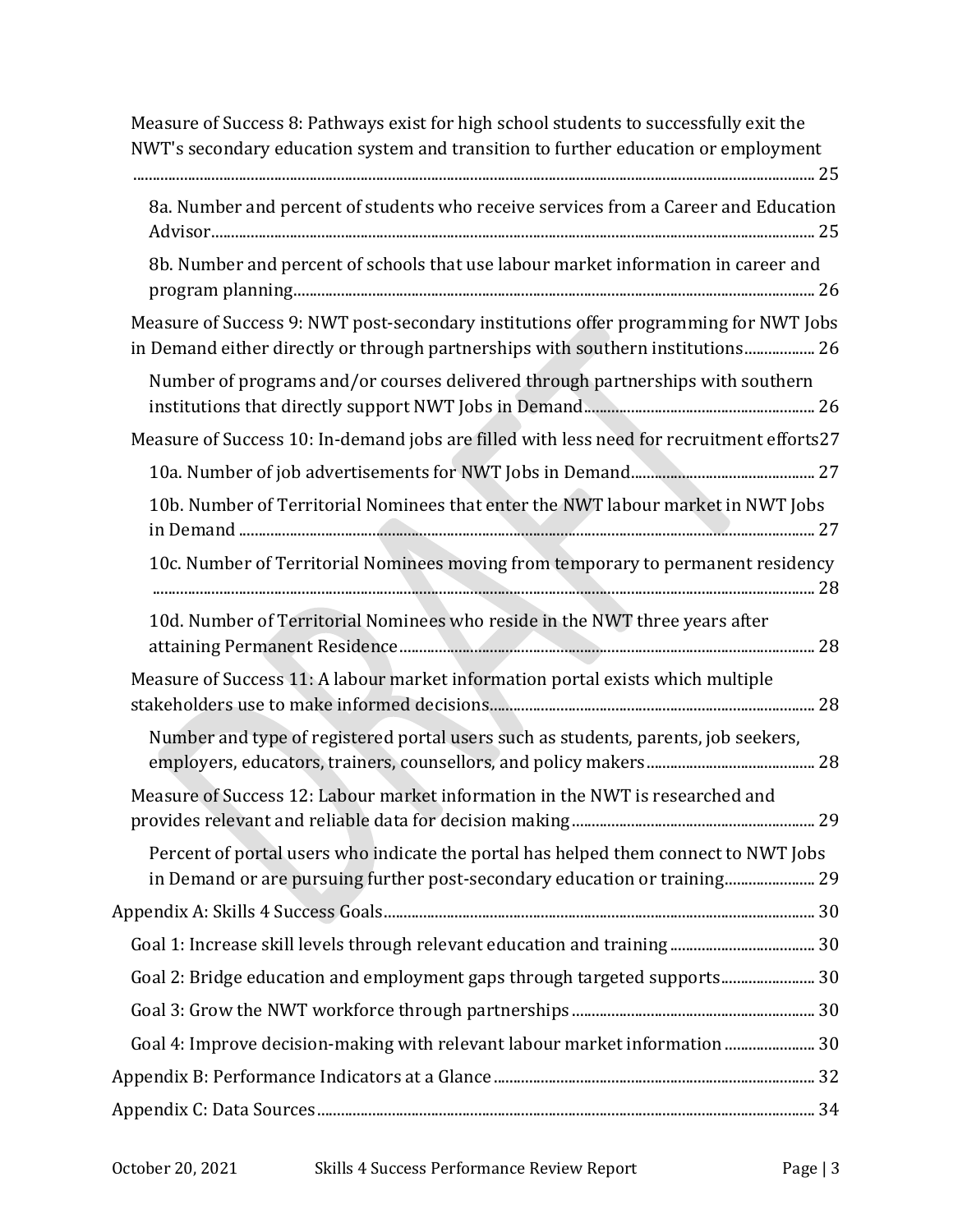# **Table of Figures**

| Figure 1 NWT residents 15 years of age and over that are employed, by year 12            |
|------------------------------------------------------------------------------------------|
| Figure 2 Percent of students enrolled in programs that support NWT Jobs in Demand 16     |
| Figure 3 Number of learners registered in skills development programs that link to NWT   |
|                                                                                          |
| Figure 4 Number of NWT high school students that receive credits for completing external |
|                                                                                          |
| Figure 5 Percent of NWT apprentices working with resident journeypersons by year  20     |
| Figure 6 Percent of career development clients that are employed in NWT Jobs in Demand   |
|                                                                                          |
| Figure 7 Percent of career development clients that are pursuing further post-secondary  |
| education or training that directly support NWT Jobs in Demand with a three-month follow |
|                                                                                          |

eri<br>Ka

# **Table of Tables**

| Table 1 Number and percent of NWT residents aged 15 of age and older that are employed   |
|------------------------------------------------------------------------------------------|
|                                                                                          |
| Table 2 Number and percent of NWT residents 15 years of age and older that are           |
|                                                                                          |
| Table 3 Number and percent of NWT residents 15 years of age and over that are not        |
|                                                                                          |
| Table 4 Percent of NWT post-secondary programs and/or courses that directly support      |
|                                                                                          |
| Table 5 Percent of Student Financial Assistance (SFA) clients that are in post-secondary |
| education and training programs that directly support NWT Jobs in Demand 23              |
| Table 6 Number of employed persons and employment rate for NWT residents living in       |
|                                                                                          |
| Table 7 Number and percent of students who receive services from a Career and Education  |
|                                                                                          |
| Table 8 Number of Territorial Nominees that enter the NWT labour market in NWT Jobs in   |
|                                                                                          |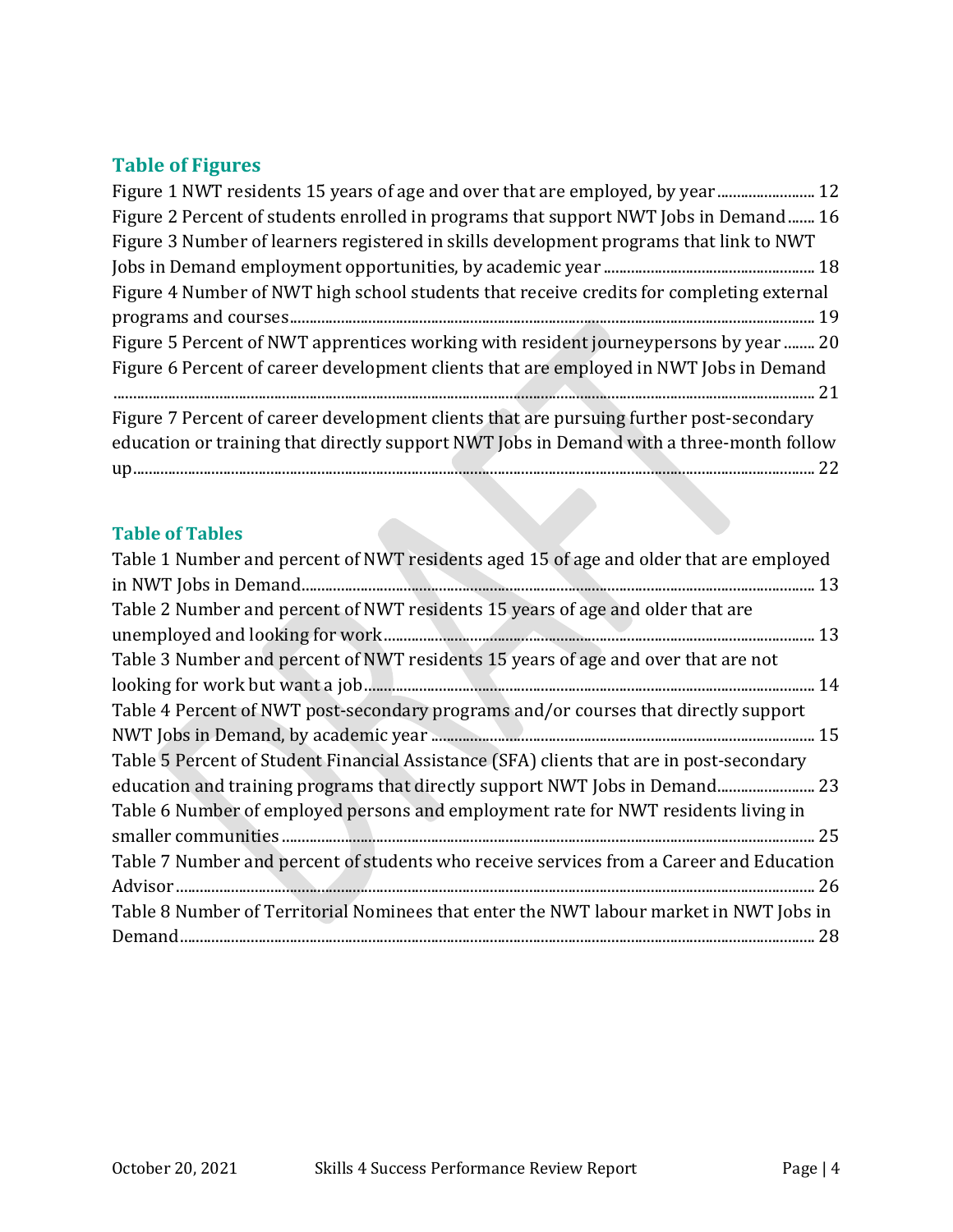## <span id="page-5-0"></span>**Executive Summary**

This progress review report reflects on performance measures of the Skills 4 Success 10- Year Strategic Framework's Action Plan 2016-2020.

The *[Skills 4 Success 10-Year Strategic Framework 2015-2025](https://www.ece.gov.nt.ca/sites/ece/files/resources/skills_4_success_-_10-year_strategic_framework.pdf)* (Framework) is the overarching Government of the Northwest Territories' (GNWT) strategy for building the NWT labour market and workforce. This Framework is linked with other strategies within the Department of Education, Culture and Employment (ECE) in addressing the GNWT's 18th Legislative Assembly's priority of fostering lifelong learning, skills development, training, and employability within the NWT work force. It also helps to address the 19th Legislative Assembly's priority of creating employment in the NWT small communities. The Framework sets out to ensure that the NWT's education and training system keeps pace with changing dynamics of the labour market so that NWT residents, students and workers gain the skills required in a 21st century economy and labour market.

On November 4, 2016, the Minister of ECE tabled the *[Skills 4 Success 4-Year Action Plan](https://www.ece.gov.nt.ca/sites/ece/files/resources/skills_4_success_4-year_action_plan_2016-2020.pdf)  [2016-2020](https://www.ece.gov.nt.ca/sites/ece/files/resources/skills_4_success_4-year_action_plan_2016-2020.pdf)* (Action Plan) in the Legislative Assembly. The Action Plan focused on skills development, supports, NWT workforce partnerships and labour market information, and represented the work that would be pursued over the four years of the Action Plan. In addition, it provided Skills 4 Success with a foundation for implementing evidence-based actions that will help NWT residents succeed in adult and post-secondary education and skills training pursuits that lead to employment.

The *[Skills 4 Success Performance Measurement Plan](https://www.ece.gov.nt.ca/sites/ece/files/resources/skills_4_success_performance_measurement_plan_for_the_4-year_action_plan_2016-2020_low_resolution.pdf)* (Performance Measurement Plan) was created to monitor the Action Plan and determine if any adjustments to the actions may need to be made, in order to achieve the goals and priorities of the Skills 4 Success Strategic Framework. The Performance Measurement Plan included 12 measures of success, to which performance indicators were selected to be measured from 2016 to 2020.

Since the creation of Skills 4 Success, new strategies for priority areas such as: *Apprenticeship, [Trades and Occupation Certification Strategy 2017-2022,](https://www.ece.gov.nt.ca/sites/ece/files/resources/apprenticeship_trades_and_occupational_certification_strategy_2017-2022.pdf) [Northwest](https://www.ece.gov.nt.ca/sites/ece/files/resources/nwt_immigration_strategy_june_2017_eng_final.pdf)  [Territories Immigration Strategy 2017 to 2022,](https://www.ece.gov.nt.ca/sites/ece/files/resources/nwt_immigration_strategy_june_2017_eng_final.pdf)* and *[NWT Small Community Employment](https://www.ece.gov.nt.ca/sites/ece/files/resources/024-sc_employment_strategy_web.pdf)  [Strategy 2018-2024](https://www.ece.gov.nt.ca/sites/ece/files/resources/024-sc_employment_strategy_web.pdf)* have been developed. Performance measurement plans were developed, accordingly, to measure success and link back to the Skills 4 Success Performance Measurement Plan.

To understand and plan for the NWT's labour market and shifting economic conditions, the GNWT partnered with the Conference Board of Canada to produce a detailed economic outlook and occupational demand forecast for resident and rotational workers<sup>[1](#page-5-1)</sup> up to 2030.

<span id="page-5-1"></span> <sup>1</sup> Rotational workers are people who *work* in the NWT but *live* outside the Territory.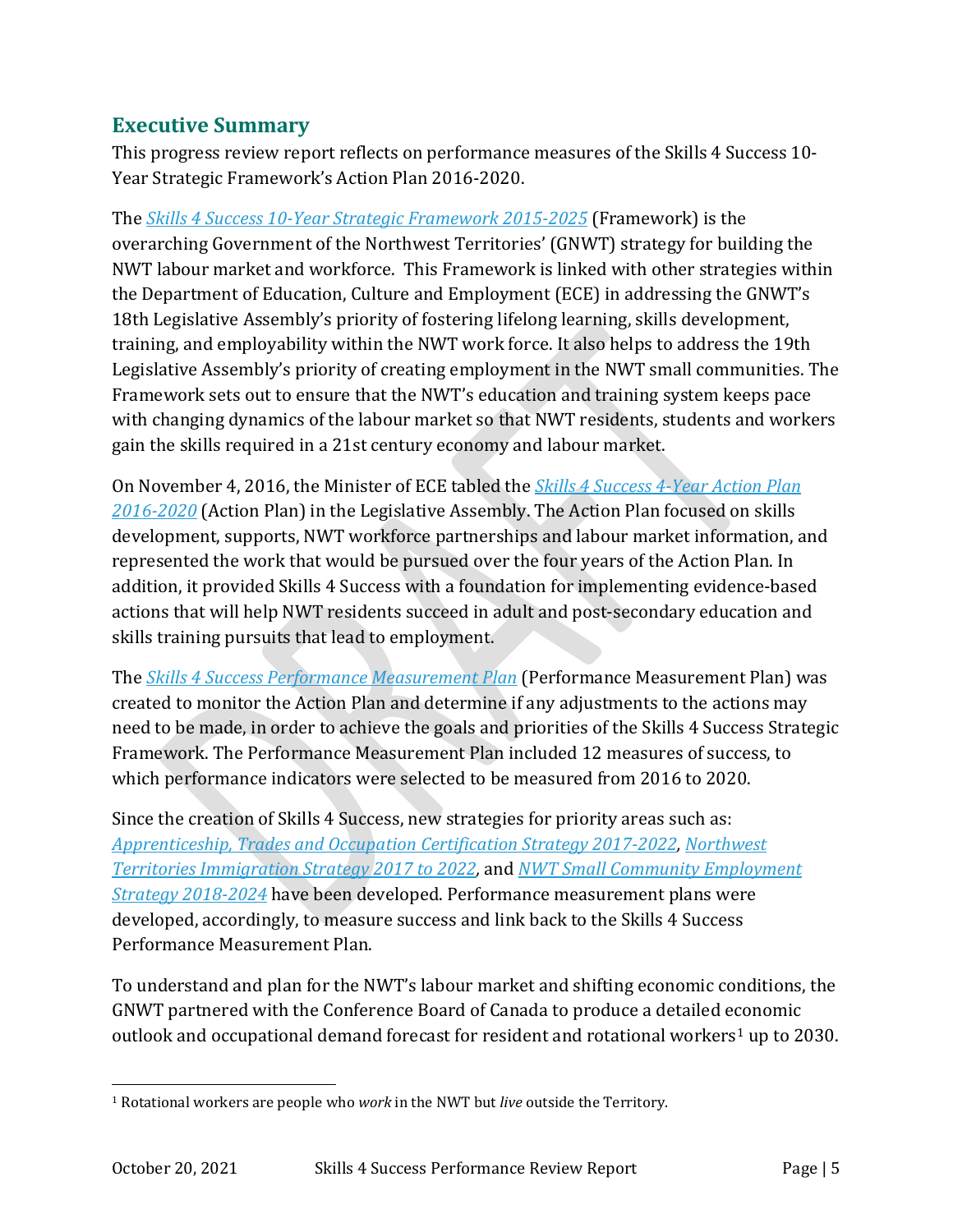The *[Labour Market Information Resource: Northwest Territories Labour](https://www.ece.gov.nt.ca/sites/ece/files/resources/skills_4_success_-_labour_market_forecast_and_needs_assessment_-_resource.pdf) Market Forecast [and Needs Assessment](https://www.ece.gov.nt.ca/sites/ece/files/resources/skills_4_success_-_labour_market_forecast_and_needs_assessment_-_resource.pdf)* provides information on NWT jobs that will be in demand in three economic scenarios. Any reference to NWT Jobs in Demand in this report relates to the jobs forecasted to be in demand in the NWT up to 2030, using the Conference Board of Canada's base case economic scenario. A summary of all Jobs in Demand can be found in Appendix G of the *[Labour Market Information Resource](https://www.ece.gov.nt.ca/sites/ece/files/resources/skills_4_success_-_labour_market_resource.pdf)*.

This report was completed concurrently with the other Skills 4 Success projects aimed at reviewing the Skills 4 Success 10-Year Strategic Framework 2015-2025 at its midway point, and developing a new Skills 4 Success 4-Year Action Plan 2021-2025. Other projects are listed below:

- Updated NWT Labour Market Forecast and Needs Assessment including five briefings on NWT emerging economies and six NWT regional profiles, and
- Public engagement on the 4-Year Skills 4 Success Action Plan 2016-2020 and preparation of a subsequent "What We Heard" report outlining engagement findings.

## <span id="page-6-0"></span>**Summary of Results**

Many of the performance measures in this report present annual (calendar) data from 2016-2017 to 2019-2020, side-by-side. This makes it easier to see areas where the Skills 4 Success actions, as well as the actions of its associated strategies are improving employment success for NWT residents and responding to labour market needs, as well as where continued support is needed in order to achieve the goals and priorities of the Skills 4 Success Strategic Framework.

Here is a high-level summary of the findings:

- Overall, employment rates remain stable in the NWT, in both Yellowknife and smaller communities. However, employment rates for those 15 years or older have remained higher than in Canada since 2016.
- Approximately 67% of residents in the NWT who are 15 years of age and older are employed in a Job in Demand.
- The percent of NWT residents 15 years of age or older that are unemployed and looking for work is increasing annually.
- About 93% of post-secondary programs and/or courses offered by Aurora College directly support NWT Jobs in Demand.
- The percent of NWT apprentices who are able to find opportunities to work with resident journeypersons is increasing annually (reaching 95% in 2019-20).
- Student Financial Assistance enables students to overcome financial barriers to post-secondary education and training programs.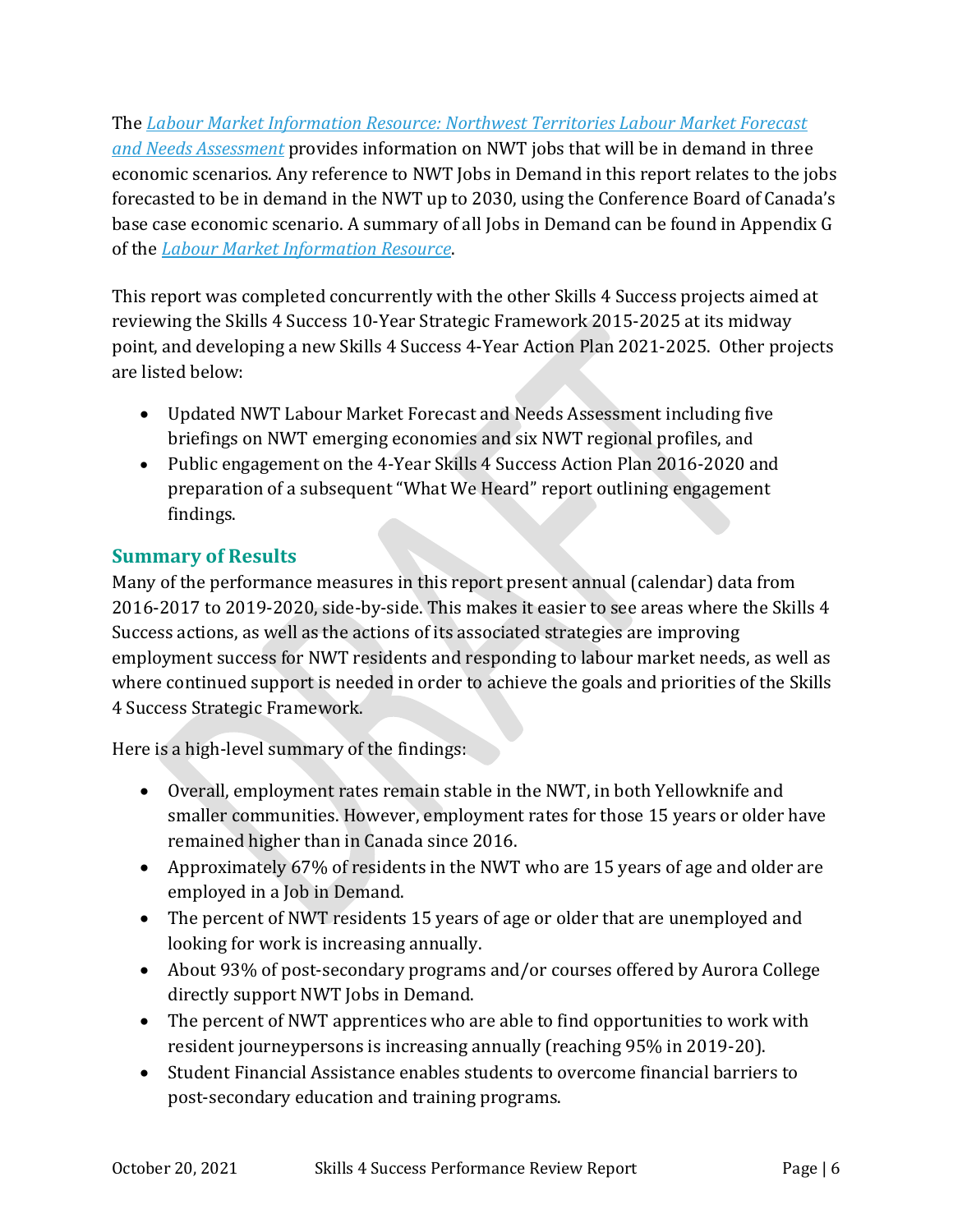• There is insufficient data to report on the NWT's efforts to attract a skilled labour force through its immigration strategy, retain workers, as well as provide timely labour market information that allows NWT residents to make informed career and business decisions.

These findings are further explained in their respective sections within the report.

## <span id="page-7-0"></span>**Data Sources and Limitations**

The data for this report primarily came from administrative information within ECE, the NWT Bureau of Statistics, Aurora College, Statistics Canada, Employment and Social Development Canada, and Immigration, Refugees and Citizenship Canada.

The quality of data available varies across the data systems that this report collects from and is dependent on the techniques available for collection. Some information systems are paper-based, and others are electronic. All indicators and their corresponding data sources are included in Appendix C.

The numbers and rates in this report may be revised in the future and are not necessarily comparable to numbers in other tabulations and reports. They also rely on information systems and estimates that are continually updated and often revised. Any changes that do occur are usually small.

## <span id="page-7-1"></span>**Future Directions**

Future reports may see performance measures added or eliminated depending on data availability and ongoing development of the performance measures. As performance measures are tracked, significant changes over the years will be noted. Feedback on this report is welcome and should be directed to ECE [skillsforsuccess@gov.nt.ca.](mailto:skillsforsuccess@gov.nt.ca)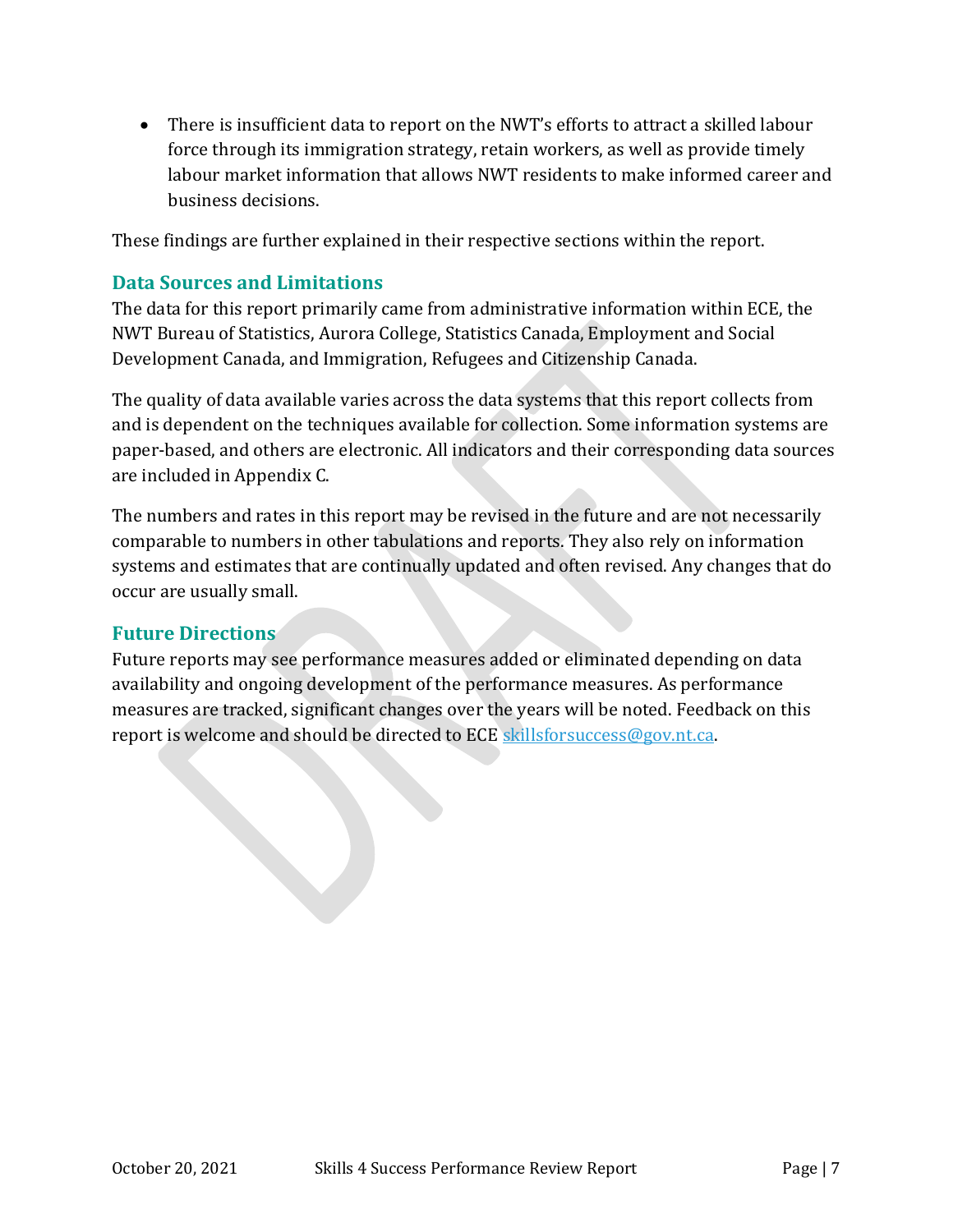## <span id="page-8-0"></span>**Sommaire**

Le présent rapport fait le point sur les mesures de rendement qui étaient prévues dans le Plan d'action quadriennal (2016 à 2020) lié au Cadre stratégique décennal de l'initiative *Des compétences pour réussir*.

Le *[Cadre stratégique décennal de l'initiative](https://www.ece.gov.nt.ca/sites/ece/files/resources/skills_4_success_-_10-year_strategic_framework.pdf)* Des compétences pour réussir (le Cadre) est la stratégie globale du gouvernement des Territoires du Nord-Ouest pour renforcer le marché du travail et la main-d'œuvre aux TNO. Relié à d'autres stratégies du ministère de l'Éducation, de la Culture et de la Formation (MÉCF), il a pour objectif de répondre aux priorités définies par la 18e Assemblée législative (favoriser l'éducation permanente, le perfectionnement des compétences, la formation et l'employabilité de la main-d'œuvre des TNO) ainsi que celles définies par la 19e Assemblée législative (créer de l'emploi dans les petites collectivités des TNO). Le cadre vise donc à s'assurer que le système d'éducation et de formation des TNO suivra les changements prévus dans le marché du travail, de sorte que les résidents, les étudiants et les travailleurs ténois acquièrent les compétences dont ils ont besoin pour vivre dans l'économie et le marché du travail du XXIe siècle.

Le 4 novembre 2016, le ministre du MÉCF a déposé le *[Plan d'action quadriennal de](https://www.ece.gov.nt.ca/sites/ece/files/resources/skills_4_success_4-year_action_plan_2016-2020.pdf)  l'initiative* [Des compétences pour réussir](https://www.ece.gov.nt.ca/sites/ece/files/resources/skills_4_success_4-year_action_plan_2016-2020.pdf) *(2016 à 2020)* (Plan d'action) à l'Assemblée législative. Le plan d'action était axé sur le développement des compétences, l'introduction de mesures de soutien, la recherche de partenariats visant la main-d'œuvre des TNO, et la production de données sur le marché du travail. C'est à ces volets qu'ont été consacrées les quatre années. De plus, il a fourni à l'initiative des assises pour l'instauration de mesures fondées sur des données probantes pour aider les Ténois à réussir leurs études postsecondaires, leur formation professionnelle ou leur parcours à l'éducation des adultes, ainsi qu'à décrocher un emploi.

Le *[Plan de mesure du rendement de l'initiative](https://www.ece.gov.nt.ca/sites/ece/files/resources/skills_4_success_performance_measurement_plan_for_the_4-year_action_plan_2016-2020_low_resolution.pdf)* Des compétences pour réussir (Plan de mesure du rendement) a été élaboré pour faire un suivi de la mise en œuvre du Plan d'action et déterminer si des ajustements devaient être apportés aux mesures de rendement et ainsi s'assurer de répondre aux objectifs et aux priorités définis dans le Cadre. Le Plan de mesure du rendement comprenait 12 mesures de réussites qui s'appuyaient sur des indicateurs de rendement choisis que l'on a évalués de 2016 à 2020.

Depuis la création de l'initiative *Des compétences pour réussir*, on a élaboré de nouvelles stratégies dans des domaines prioritaires : la *Stratégie [2017 à 2022 des TNO sur](https://www.ece.gov.nt.ca/sites/ece/files/resources/apprenticeship_trades_and_occupational_certification_strategy_2017-2022.pdf)  [l'apprentissage et la qualification professionnelle des métiers et professions;](https://www.ece.gov.nt.ca/sites/ece/files/resources/apprenticeship_trades_and_occupational_certification_strategy_2017-2022.pdf) la [Stratégie](https://www.ece.gov.nt.ca/sites/ece/files/resources/nwt_immigration_strategy_june_2017_eng_final.pdf) 2017 [à 2022 sur l'immigration des Territoires du Nord-Ouest](https://www.ece.gov.nt.ca/sites/ece/files/resources/nwt_immigration_strategy_june_2017_eng_final.pdf) et la [Stratégie des TNO sur l'emploi](https://www.ece.gov.nt.ca/sites/ece/files/resources/024-sc_employment_strategy_web.pdf)  [dans les petites collectivités](https://www.ece.gov.nt.ca/sites/ece/files/resources/024-sc_employment_strategy_web.pdf)*. Pour pouvoir évaluer leur succès et les lier au Plan de mesure du rendement de l'initiative *Des compétences pour réussir*, on a élaboré, pour chacune de ces stratégies, des plans de mesure de rendement.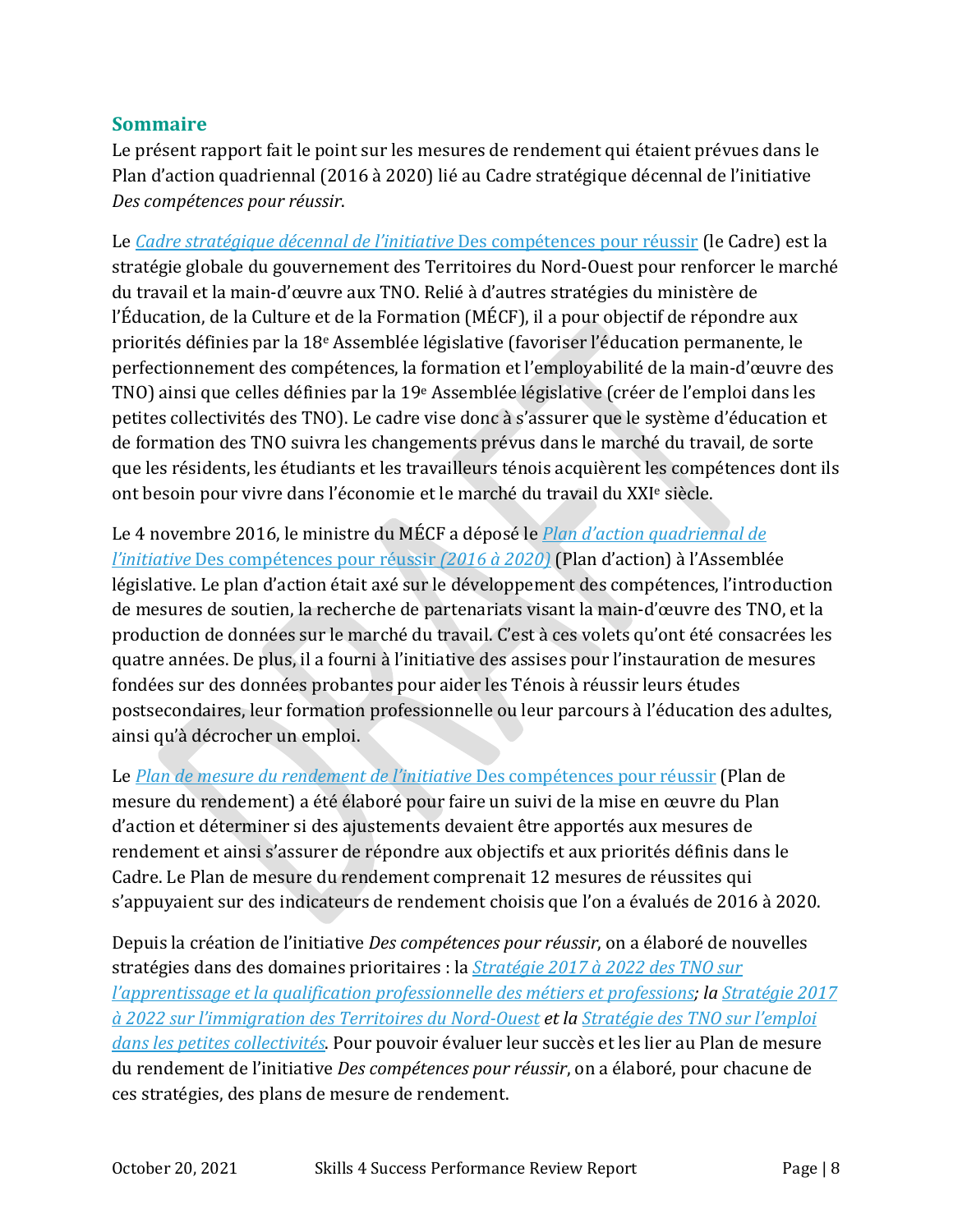Pour comprendre le marché du travail et les changements de la conjoncture économique des TNO et élaborer un plan en conséquence, le GTNO a travaillé en collaboration avec le Conference Board du Canada pour effectuer une prévision détaillée de l'économie et de la demande par profession des résidents et des travailleurs en rotation jusqu'en 2030. Le document [Ressource d'information sur le marché du travail](https://www.ece.gov.nt.ca/sites/ece/files/resources/skills_4_success_-_labour_market_forecast_and_needs_assessment_-_resource.pdf) : prévisions et évaluation des [besoins du marché du travail aux Territoires du Nord-Ouest, avril 2016](https://www.ece.gov.nt.ca/sites/ece/files/resources/skills_4_success_-_labour_market_forecast_and_needs_assessment_-_resource.pdf) fournit des renseignements sur les emplois qui seront recherchés aux TNO selon trois scénarios économiques. Toutes les références à « Emplois en demande aux TNO » dans le présent rapport reposent sur le scénario économique de base de la Conference Board of Canada (qui a réalisé une prévision des emplois recherchés aux TNO jusqu'en 2030). Vous trouverez un résumé de tous les emplois recherchés à l'annexe G du document *[Ressource](https://www.ece.gov.nt.ca/sites/ece/files/resources/skills_4_success_-_labour_market_resource.pdf)  documentaire [sur le marché du travail](https://www.ece.gov.nt.ca/sites/ece/files/resources/skills_4_success_-_labour_market_resource.pdf)*.

On a rédigé le présent rapport en même temps que d'autres projets avaient lieu, dont l'examen de mi-parcours du Cadre (2015-2025) et l'élaboration d'un nouveau Plan d'action (pour 2021-2025). Les projets suivants ont également eu lieu :

- Mise à jour des prévisions et de l'évaluation des besoins du marché du travail aux TNO, dont cinq séances d'information sur les économies émergentes des TNO et six profils régionaux;
- Échanges avec le public sur le Plan d'action (2016-2020) et préparation d'un rapport subséquent sur ce que nous avons entendu pour faire état des commentaires recueillis.

# <span id="page-9-0"></span>**Aperçu des résultats**

Dans le présent rapport, les données annuelles (suivant le calendrier) de 2016-2017 et de 2019-2020 liées aux mesures de rendement sont affichées côte à côte. Cette façon de faire permet de constater plus facilement deux choses : que les mesures prises dans le Plan d'action et les stratégies connexes contribuent à créer des emplois et à répondre aux besoins en main-d'œuvre du marché du travail ténois; et que l'on doit continuer à fournir du soutien dans certains secteurs pour atteindre les objectifs et les priorités définis dans le Cadre.

Voici un aperçu des résultats :

- Dans l'ensemble, le taux d'emploi des personnes de 15 ans demeure stable aux TNO, à Yellowknife et dans les petites collectivités, mais plus élevé qu'ailleurs au Canada depuis 2016.
- Environ 67 % des Ténois de 15 et plus occupent un emploi dans un domaine recherché.
- Le pourcentage des Ténois de 15 ans et plus qui n'ont pas d'emploi et qui cherchent du travail augmente annuellement.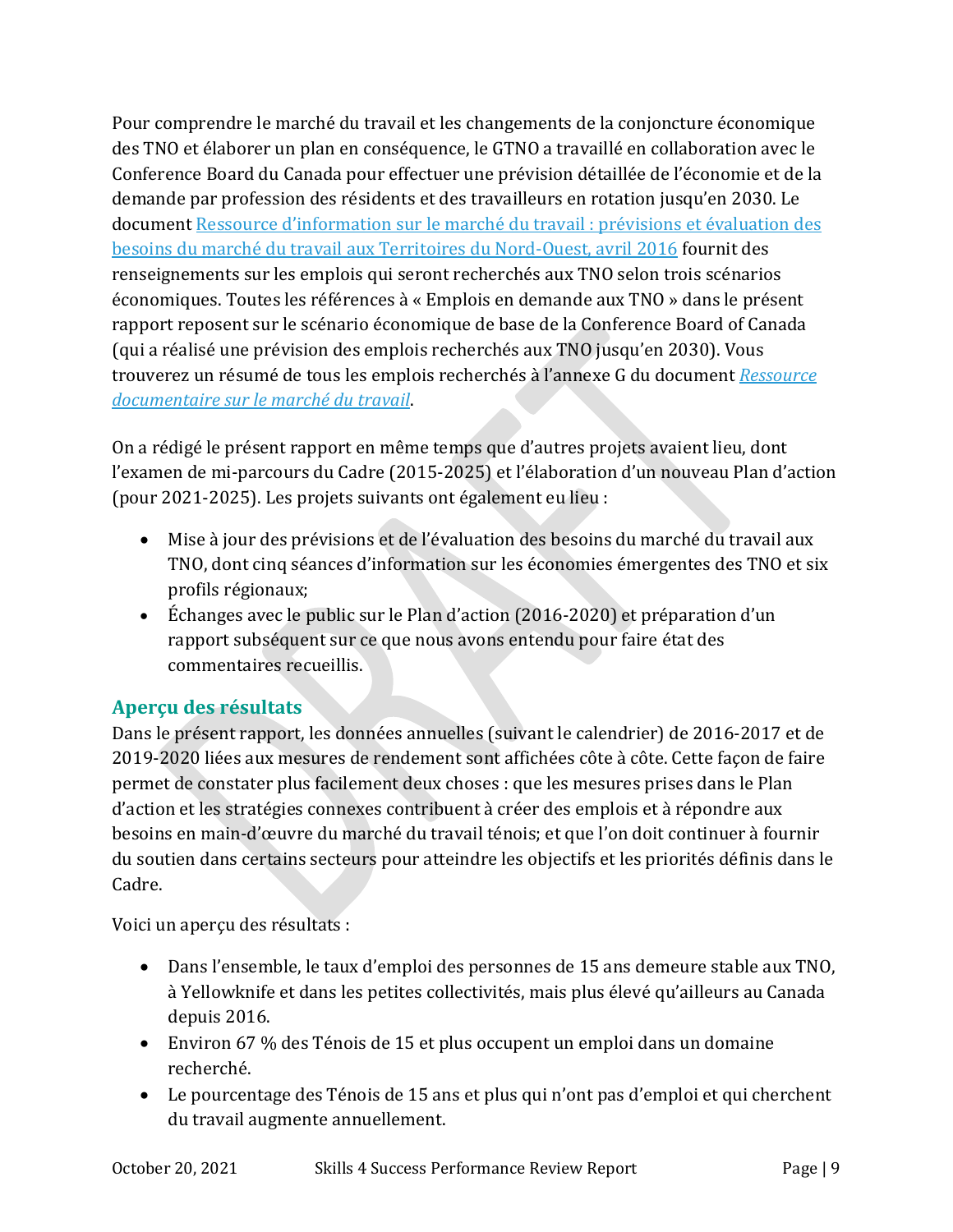- Environ 93 % des programmes d'études postsecondaires offerts par le Collège Aurora soutiennent directement les emplois recherchés aux TNO.
- Le pourcentage des apprentis ténois qui trouvent un emploi avec des compagnons ténois augmentent annuellement (a atteint 95 % en 2019-2020).
- L'Aide financière aux étudiants permet aux étudiants de surmonter les obstacles financiers pour poursuivre des études postsecondaires et des programmes de formation.
- En raison d'un manque de données, il est impossible de faire un compte rendu sur les efforts déployés pour attirer de la main-d'œuvre qualifiée par l'entremise de la stratégie d'immigration ainsi que le maintien en poste des travailleurs, et de fournir plus d'informations à jour aux résidents des TNO pour leur permettre de faire des choix de carrière et d'affaires éclairés.

Vous trouverez plus de renseignements sur les résultats obtenus dans chaque section du présent rapport.

## <span id="page-10-0"></span>**Sources des données et limites**

Les données fournies dans le présent rapport proviennent essentiellement des administrations suivantes : le MÉCF, le Bureau de la statistique des TNO, le Collège Aurora, Statistique Canada, Emploi et Développement social Canada et Immigration, Réfugiés et Citoyenneté Canada (IRCC).

La qualité des données disponibles varie en fonction des différents systèmes de données utilisés par les auteurs du présent rapport et dépend des techniques de collecte disponibles. Certains systèmes d'information utilisent le format papier alors que d'autres utilisent un format électronique. Vous trouverez tous les indicateurs de rendement et leurs sources correspondantes de données à l'annexe C.

Les chiffres et les taux mentionnés dans le présent rapport pourraient plus tard être révisés et ne sont pas nécessairement comparables à ceux des autres tableaux et rapports. Ils s'appuient également sur des systèmes d'information et des estimations qui font continuellement l'objet de mises à jour et qui sont souvent révisés. Habituellement, les changements apportés sont mineurs.

## <span id="page-10-1"></span>**Orientations futures**

Pour les rapports à venir, de nouvelles mesures pourraient être ajoutées et d'autres pourraient être supprimées en fonction des données disponibles et du développement continu des mesures. Au fil du suivi des mesures, on remarquera des changements importants avec les années. Vos commentaires sur ce rapport sont les bienvenus et doivent être transmis au MÉCF en écrivant un courriel à l'adresse [skillsforsuccess@gov.nt.ca.](mailto:skillsforsuccess@gov.nt.ca)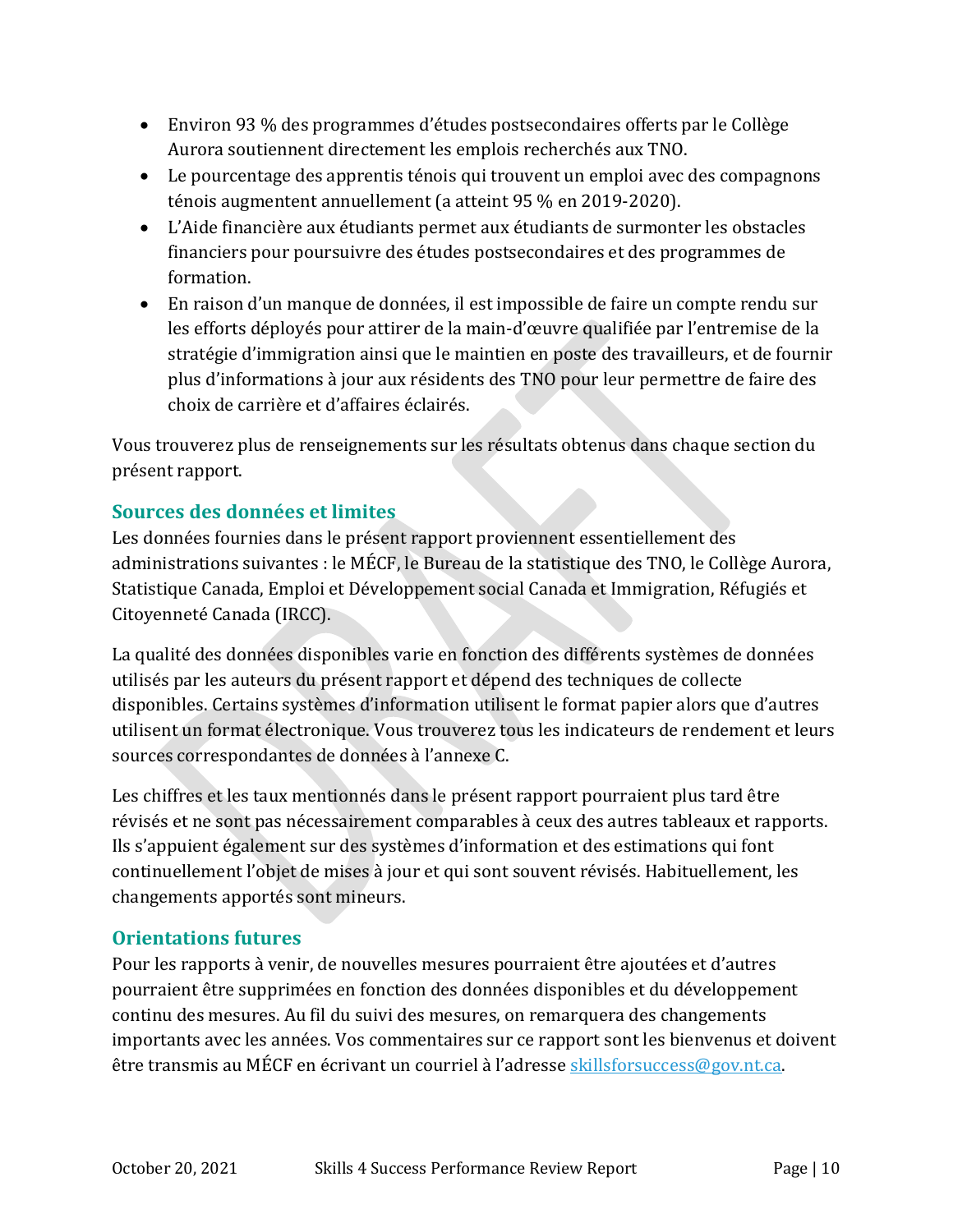## <span id="page-11-0"></span>**Skills 4 Success Vision, Goals and Priorities[2](#page-11-4)**

*The Skill 4 Success vision is that "NWT residents have the skills, knowledge and attitudes for employment success."*

The Skills 4 Success goals and priorities are aimed at closing education and employment gaps and addressing recruitment and retention challenges. Indicators for the Skills 4 Success goals are measures that report on NWT's overall employment and available labour skills, knowledge, and attitudes. A brief description of the Skills 4 Success goals is provided in Appendix A.

All performance indicators and their corresponding measures of success are summarized in the Performance Indicators at a Glance document (Appendix B).

## <span id="page-11-1"></span>**Results**

Results of the Skills 4 Success performance measurement monitoring between 2016 and 2020 are presented below. Results of the Key Performance Indicators are presented first, followed by results of the Measures of Success for the Goals.

## <span id="page-11-2"></span>**Results of the Key Performance Indicators (KPI)[3](#page-11-5)**

The Key Performance Indicators are reporting on the NWT's overall employment and available labour supply from 2016 to 2020. Data for all KPIs are reported by calendar year. Annual data is used nationally, across all GNWT departments, as well as non-government agencies. Maintaining consistency with other departments and agencies is helpful to the intended data users.

## <span id="page-11-3"></span>**A) NWT Annual Employment**

## *Why report on this measure?*

NWT Annual Employment provides an overview of the NWT labour market. It indicates the numbers of NWT residents 15 years of age and over that are employed. This includes persons who did any work at a business or job that is paid in the context of an employeremployee relationship, or self-employment. The percent is reported as employment rate i.e., the number of employed persons expressed as a percentage of the population 15 years

<span id="page-11-4"></span> <sup>2</sup> ECE, Skills 4 Success Performance Measurement Plan for the 4-YEAR ACTION PLAN 2016-2020. [https://www.ece.gov.nt.ca/sites/ece/files/resources/skills\\_4\\_success\\_performance\\_measurement\\_plan\\_for\\_t](https://www.ece.gov.nt.ca/sites/ece/files/resources/skills_4_success_performance_measurement_plan_for_the_4-year_action_plan_2016-2020_low_resolution.pdf) he 4-year action plan 2016-2020 low resolution.pdf

<span id="page-11-5"></span><sup>3</sup> All labour market data for the KPIs were obtained from Statistics Canada's census conducted every five years, and the NWT Bureau of Statistic's NWT Community Survey conducted every two years.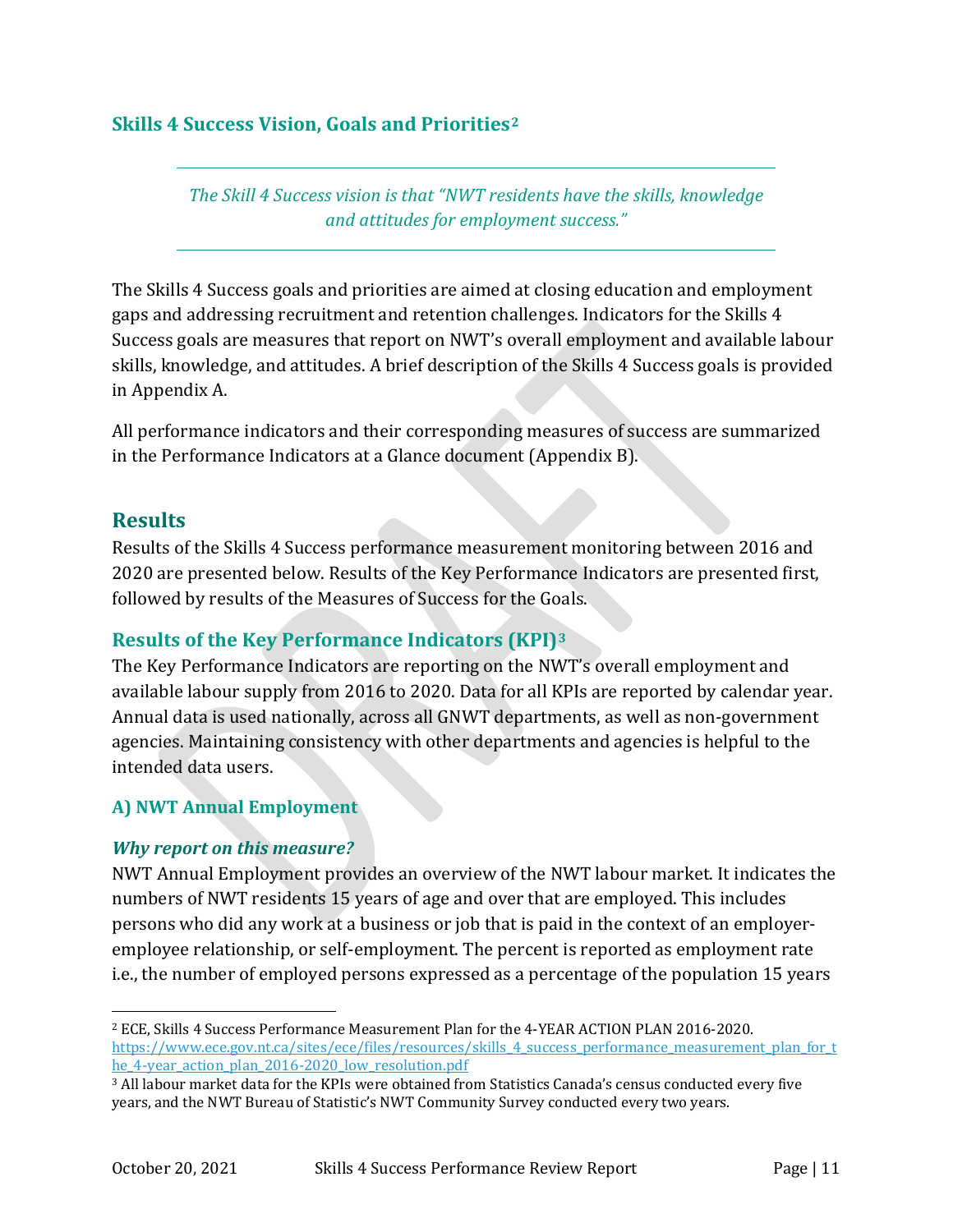of age and over. The employment rate is the measure of extent to which available labour resources are being used.

## *What do the results of this measure tell us?*

The NWT Annual Employment experienced a decline in 2017 (Fig. 1). However, the employment rate remains stable with approximately 67% of NWT residents 15 years and older employed from 2016 to 2019. This is higher than the Canadian average, which was 61% from 2016 to 2019.

## <span id="page-12-1"></span>**Figure 1 NWT residents 15 years of age and over that are employed, by year[4](#page-12-2)**



## <span id="page-12-0"></span>**B) Employment in NWT Jobs in Demand**

## *Why report on this measure?*

Skills 4 Success aims to close skills gaps for in-demand jobs and respond to employer, industry, and community needs. This measure speaks directly to the number and percent of NWT residents working in occupations that are in demand.

## *What do the results of this measure tell us?*

The percent of NWT residents aged 15 and over employed at an in-demand job rose from 79% in 2016 to 84% in 2019 (Table 1). Compared with NWT Annual Employment, we can see that most employed residents in the NWT who are 15 years of age and older are employed in an in-demand job.

<span id="page-12-2"></span> <sup>4</sup> Reported numbers are rounded to the nearest 100 persons, therefore, categories may not sum to the total population.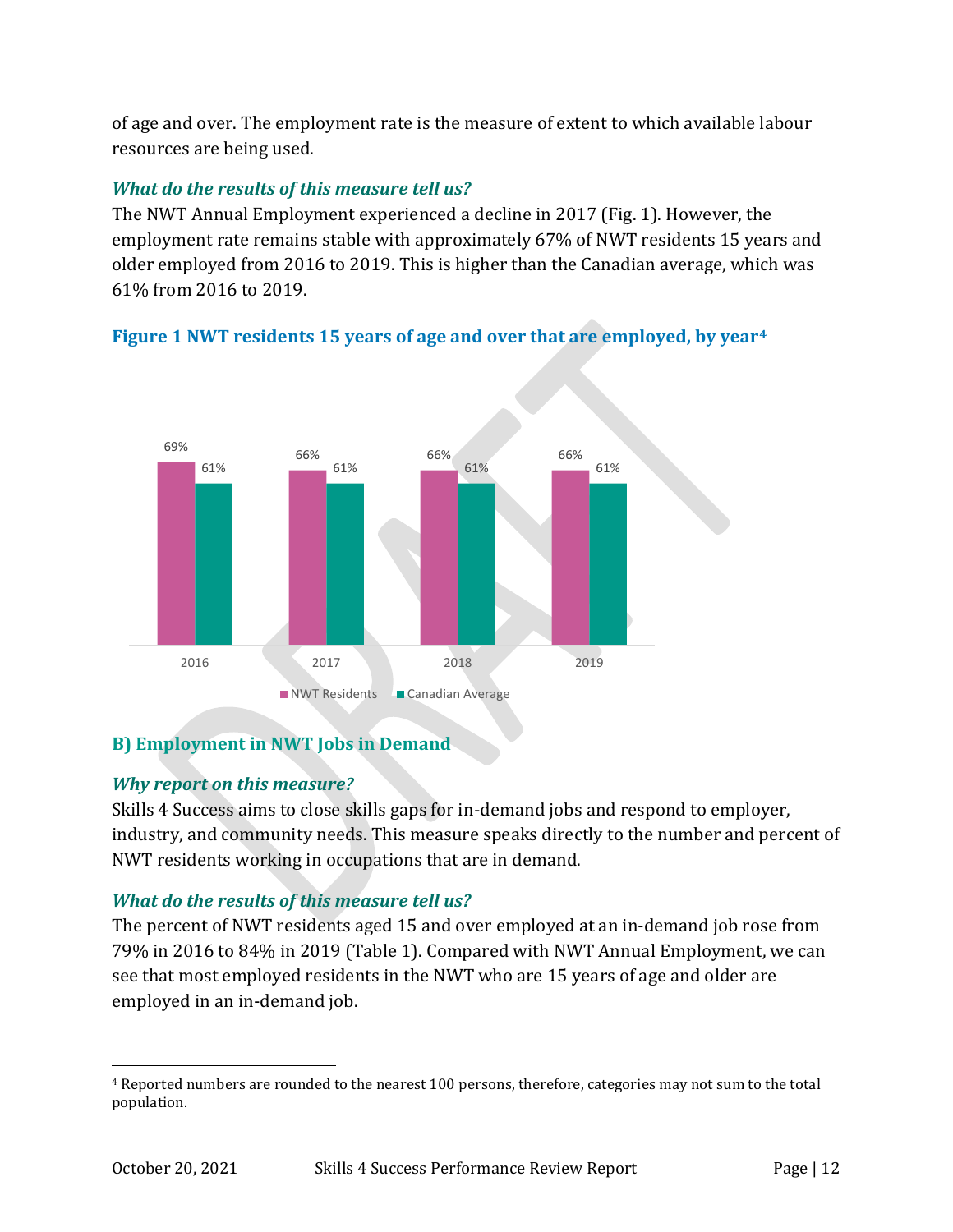## <span id="page-13-2"></span>**Table 1 Number and percent of NWT residents aged 15 of age and older that are employed in NWT Jobs in Demand***[5](#page-13-4)*

|                         | 2016   | 2019    |
|-------------------------|--------|---------|
| Number of NWT residents | 16,940 | 19, 382 |
| % Employed in Job in    | 79%    | 84%     |
| <b>Demand</b>           |        |         |

<span id="page-13-0"></span>**C) NWT Available Labour Supply: Number and percent of NWT residents 15 years of age and older that are unemployed and looking for work**

#### *Why report on this measure?*

This measure highlights where gaps within the NWT's economy and workforce may exist. This measure accounts for NWT residents who do not currently have a job but are actively looking for work.

#### *What do the results of this measure tell us?*

Since 2017, the percent of NWT residents 15 years of age or older that are not working but want to work has increased slightly (from 6.5% to 8.2%) (Table 2). While the overall employment rate in the NWT has remained relatively steady, the increase in unemployment may be attributed to fluctuations in available economic development activities and opportunities in different regions of the NWT.

#### <span id="page-13-3"></span>**Table 2 Number and percent of NWT residents 15 years of age and older that are unemployed and looking for work**

|                                       | 2016   | 2012  | 2018 | 2019  |
|---------------------------------------|--------|-------|------|-------|
| <b>Number of Unemployed Residents</b> | 008،∡  | 1,500 | .700 | 1,900 |
| % Unemployed                          | $.4\%$ | 6.5%  | 7.3% | 8.2%  |

## <span id="page-13-1"></span>**D) NWT Available Labour Supply: Number and percent of NWT residents 15 years of age and over that are not looking for work but want a job**

#### *Why report on this measure?*

i<br>I

This measure shows the number and percent of NWT residents who may have left the labour force because they believed that no suitable work, or work they would qualify for

<span id="page-13-4"></span> $<sup>5</sup>$  This data is from the Census and NWT Community Survey, which are conducted every four years.</sup>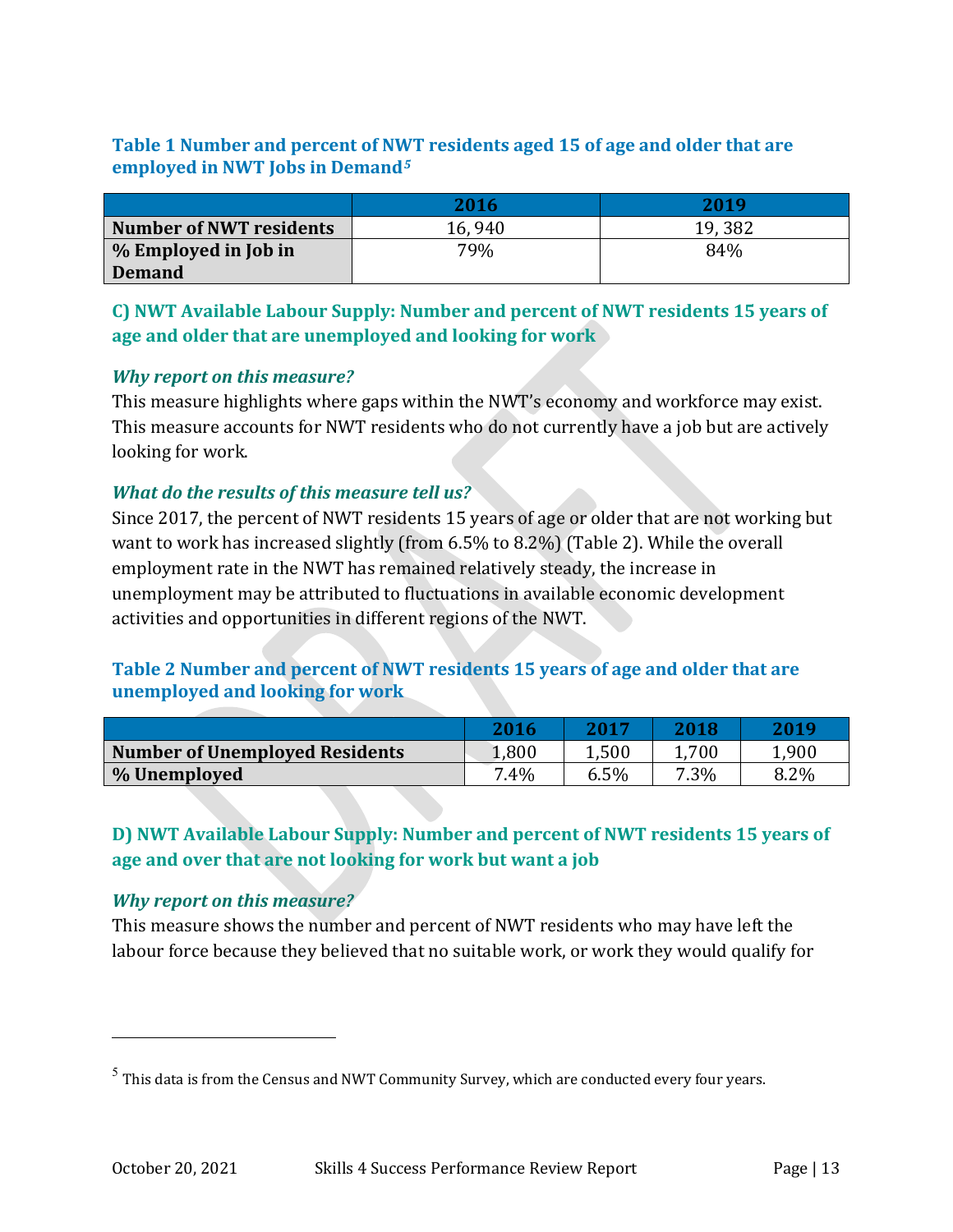was available<sup>6</sup>. In addition, the NWT Bureau of Statistics defines unemployed persons as those who were on temporary layoff due to business conditions, with an expectation of recall, and were available for work; or were without work, but had a job to start within four weeks from the reference period and were available for work. These persons are considered "discouraged workers" and vital for the labour market because they show persons who looked for a job in the 12 months prior, but were not counted as unemployed because they had not searched for work in the four weeks preceding the survey. This measure helps to show that there are NWT residents available to work, but who may experience barriers to employment.

## *What do the results of this measure tell us?*

Apart from a peak in 2017, the percent of NWT residents 15 years of age and over that are not looking for work but want a job has remained steady (between 7 and 9 %) (Table 3).

#### <span id="page-14-0"></span>**Table 3 Number and percent of NWT residents 15 years of age and over that are not looking for work but want a job**

|                                       | 2016 | 2017  | 2018    | 2019 |
|---------------------------------------|------|-------|---------|------|
| Number of NWT residents               | 700  | 1,100 | 700     | 800  |
| % not looking for work but want a job | 8.5% | 11.6% | $7.5\%$ | 8.7% |

<span id="page-14-1"></span> <sup>6</sup> Statistics Canada, Perspectives on Labour and Income "Discouraged workers" – ARCHIVED. https://www150.statcan.gc.ca/n1/en/catalogue/75-001-X19890032283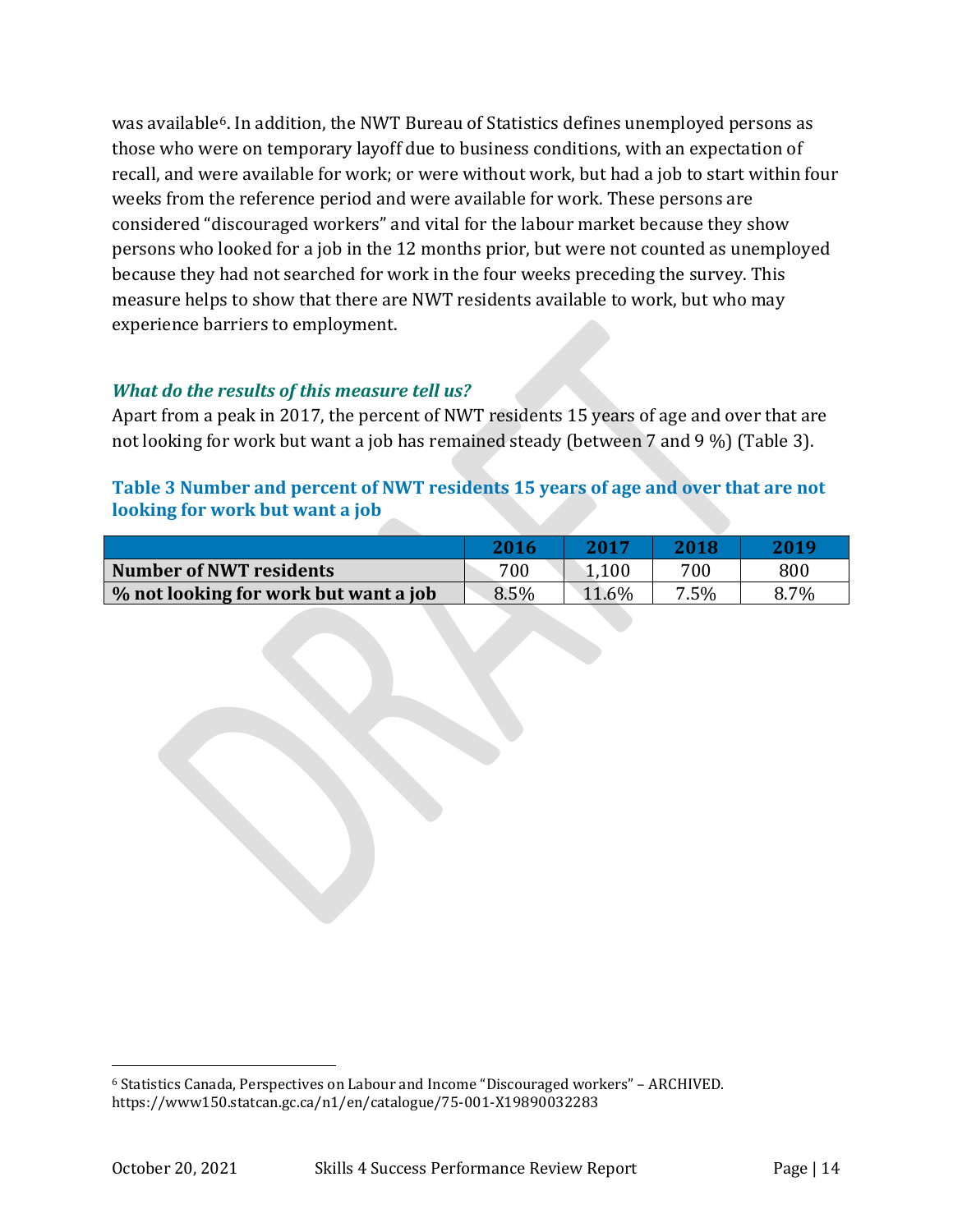# <span id="page-15-0"></span>**Results of the Skills 4 Success Goals and Priorities**

<span id="page-15-1"></span>**Measure of Success 1: Publicly funded NWT post-secondary institutions offer programs that respond to NWT labour market needs.**

## <span id="page-15-2"></span>**1a. Percent of NWT post-secondary programs and/or courses that directly support NWT Jobs in Demand**

#### *Why report on this measure?*

This measure provides information about the NWT's post-secondary education programs that provide the required skills and knowledge, so that the NWT's workforce can meet the demands of NWT industries, sectors, and employers, specifically, NWT Jobs in Demand.

#### *What do the results of this measure tell us?*

Aurora College is the only publicly funded post-secondary institution that is currently operating in the NWT, legislated by the *Aurora College Act*. Of the 30 programs offered by Aurora College from the 2016-2017 to 2019-2020 academic year, 28 of them are directly related to NWT Jobs in Demand (Table 4). This indicates that 93% of NWT post-secondary programs and/or courses directly support NWT Jobs in Demand.

## <span id="page-15-4"></span>**Table 4 Percent of NWT post-secondary programs and/or courses that directly support NWT Jobs in Demand, by academic year**

|                            | 2016-2017 | 2017-2018 | 2018-2019 | 2019-2020 |
|----------------------------|-----------|-----------|-----------|-----------|
| <b>Percent of programs</b> | 93%       | 93%       | 93%       | 93%       |
| directly supporting        |           |           |           |           |
| <b>Jobs in Demand</b>      |           |           |           |           |

## <span id="page-15-3"></span>**1b. Percent of students enrolled in programs and/or courses that support NWT Jobs in Demand**

#### *Why report on this measure?*

This measure provides information about the enrolment number of NWT students in postsecondary programs that are aligned with the skills and knowledge needed to meet the requirements for Jobs in Demand.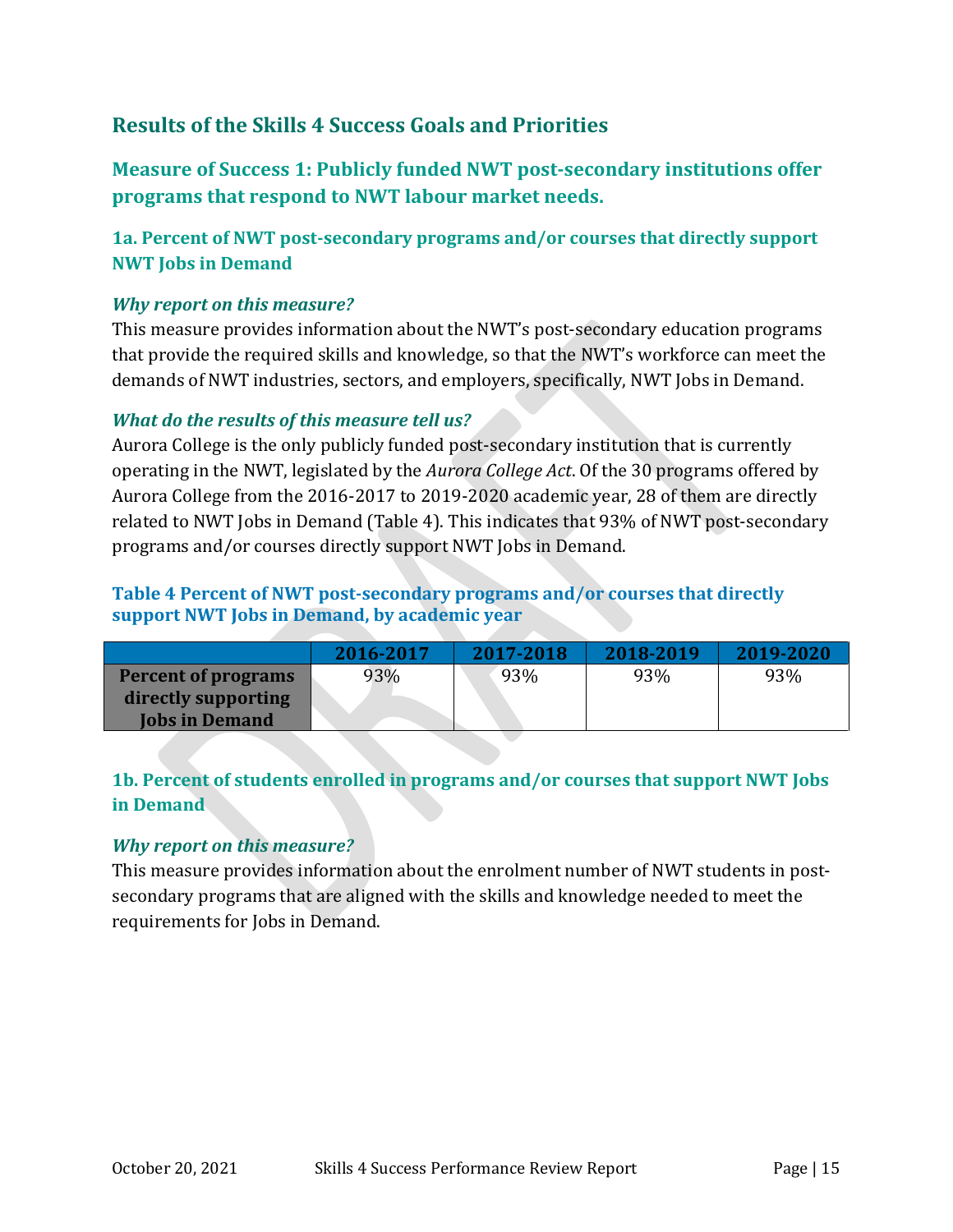#### *What do the results of this measure tell us?*

Aurora College is the only publicly-funded post-secondary institution in the NWT as recognized by the *Aurora College Act*. This measure was reported by the percent of full time equivalent (FTE) students enrolled in the following four program areas offered by Aurora College:

i) Arts and Science iii) Health and Human Services<br>ii) Business and Leadership iv) Trades, Apprenticeship and iv) Trades, Apprenticeship and Industrial Training

Approximately 50% of NWT students enrolled in Aurora College were enrolled in programs that support NWT Jobs in Demand from the 2016-2017 to 2019-2020 academic year (Fig. 2). A majority of the remaining 50% of students pursued other learning opportunities in post-secondary access programs and/or courses that partially relate to Jobs in Demand.

Overall, most NWT residents aged 15 or over who are employed are employed in a Job in Demand (Table 1). If most employed workers are in Jobs in Demand, and only half of the FTE students in Aurora College are enrolled in programs that support Jobs in Demand, the other half of the FTE students may find it challenging to find work directly in their field, within the NWT and need to further their post-secondary education and/or seek employment outside the territory by the time they graduate.



## <span id="page-16-0"></span>**Figure 2 Percent of students[7](#page-16-1) enrolled in programs that support NWT Jobs in Demand**

<span id="page-16-1"></span>7 Refers to Aurora College Students.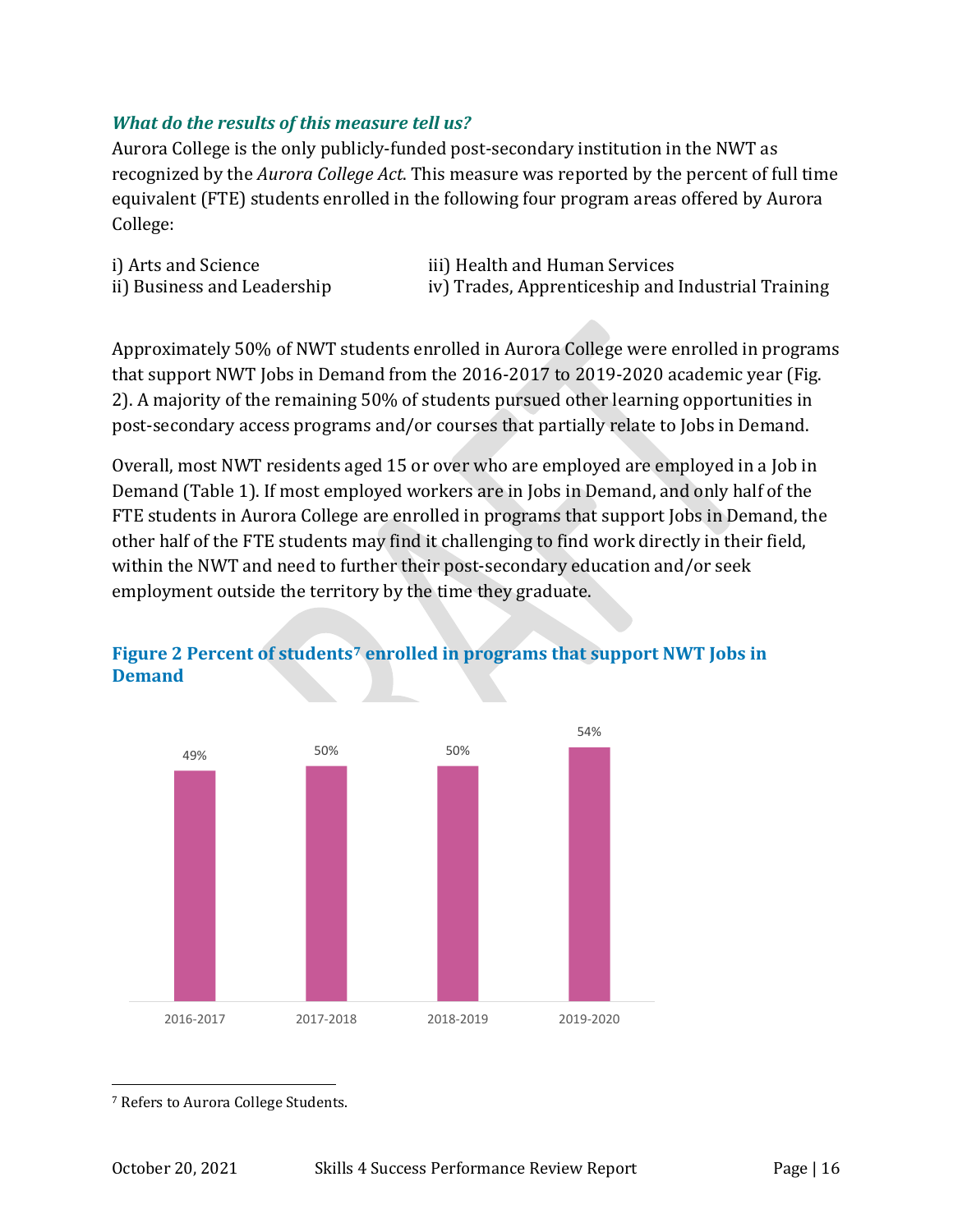<span id="page-17-0"></span>**Measure of Success 2: NWT residents have increased opportunities for indemand employment or further adult and post-secondary education and training through upgrading, retraining, and ongoing skills development that links to employment.**

<span id="page-17-1"></span>**Percent of learners who register in upgrading, retraining, and ongoing skills development programs and/or courses that directly link to NWT Jobs in Demand employment opportunities**

## *Why report on this measure?*

General enrollment numbers were not available for this measure. As such, the measure is reported by numbers rather than percentage. The measure provides information about NWT learners who engage in programs that are aligned with the required skills, knowledge, and attitudes of a workforce that meets the requirements of NWT Jobs in Demand.

## *What the results of this measure tell us?*

The number of learners registered in upgrading, retraining, and ongoing skills development programs and/or courses has steadily decreased since the 2016-2017 academic year, dropping from 1034 to 509 over the four years (reporting period 2016- 2017 to 2019-2020) (Fig. 3).

This downward trend could be the result of a change in data gathering method, following the reorganization of the Labour Market programs in 2017-2018 and 2018-2019, which impacted the program reporting.

It is important to note that the adult upgrading programs provided by Aurora College (including Occupation and College Access Program, and University and College Access Program) are not directly linked to Jobs in Demand. They are however, intended to lead to further post-secondary education and/or employment.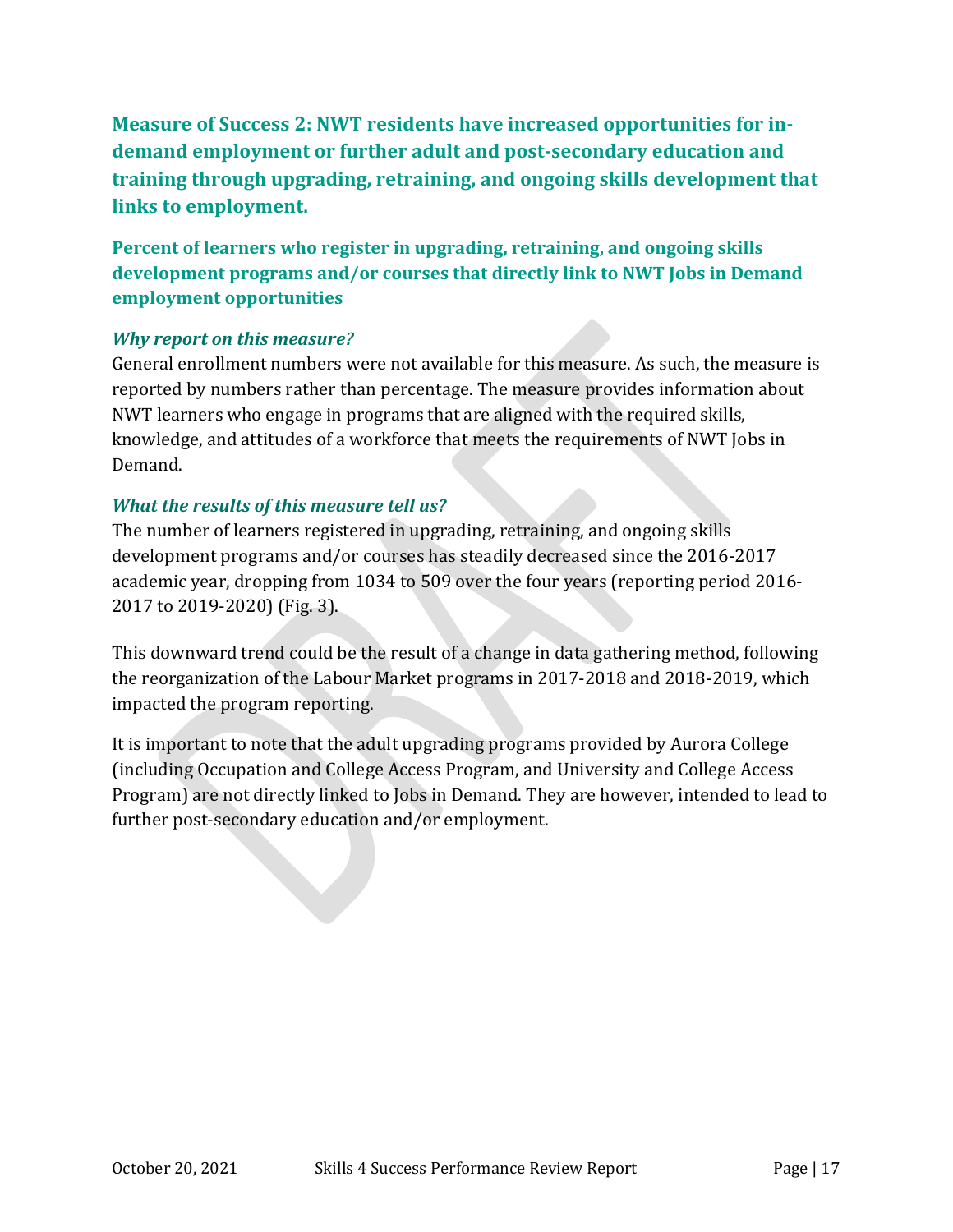

<span id="page-18-2"></span>

<span id="page-18-0"></span>**Measure of Success 3: NWT high school students receive credits for completion of external programs and dual credits for completion of postsecondary courses and/or programs.**

## <span id="page-18-1"></span>**3a. Number of NWT high school students that receive credits for completion of external programs and/or courses and the name of the programs and/or courses**

#### *Why report on this measure?*

This measure highlights how many NWT students are able to access pathways that exist to enable them to gain valuable skills, while gaining credits for completion of post-secondary courses and/or programs.

## *What do the results of this measure tell us?*

The number of high school students receiving credits for completing external programs and courses varies year to year (Fig. 4). Over the previous four academic years, on average, 218 students received credits for completing an external program or course.

External programs that offer high school credit include: Army and Air Cadets, Duke of Edinburgh's Award, Youth Challenge, French Language and Culture Program, Private Study-Music, Northern Youth Abroad – Canadian Program, Northern Youth Abroad – International Program, Canadian Military Training (Army Reserve), Professional Association of Diving Instructors (PADI) Certification, Yellowknife Fire Division: Cadet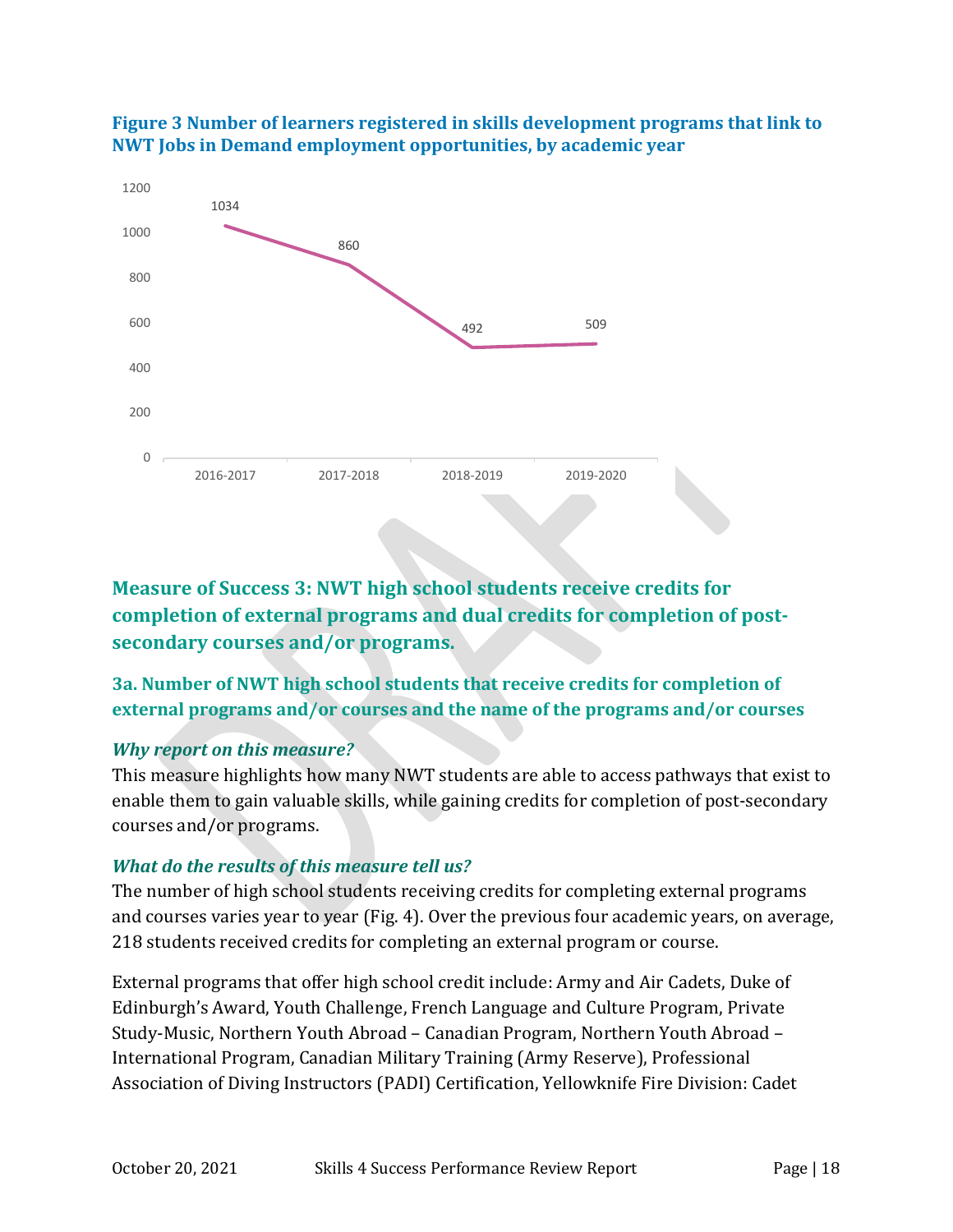Firefighter Certificate Program, FOXY (Fostering Open eXpression among Youth), Northern Leadership program, and Special Projects 10, 20, 30.



<span id="page-19-1"></span>

## <span id="page-19-0"></span>**3b. Number of NWT high school students that receive dual credits for completion of post-secondary courses and/or programs and the name of the courses and/or programs**

#### *Why report on this measure?*

This measure provides information about what post-secondary courses and programs exist, which allow students to receive credits that count toward the completion of their high school education requirements.

## *What do the results of this measure tell us?*

Currently, there is one dual credit program for high school students, which is the Introduction to Early Childhood program offered by Aurora College. Overall, 28 students completed the Introduction to Early Childhood program from the 2016-2017 and 2018- 2019 school years.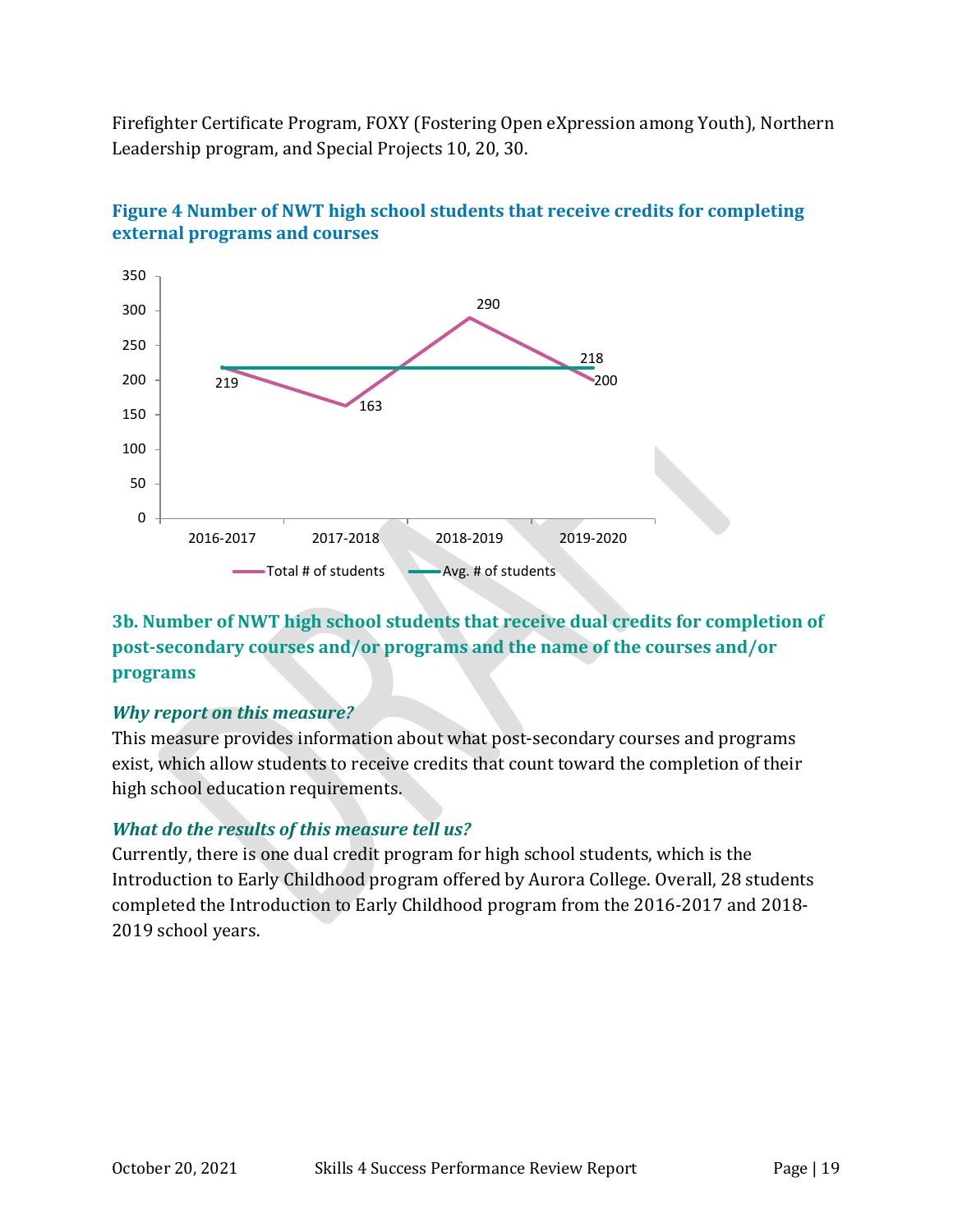# <span id="page-20-0"></span>**Measure of Success 4: NWT employers have more resident journeypersons working with apprentices.**

#### <span id="page-20-1"></span>**Percent of NWT apprentices working with resident journeypersons**

#### *Why report on this measure?*

This measure provides insight on the alignment between labour market needs and skill development programs for apprentices and journeypersons in the NWT.

## *What do the results of this measure tell us?*

The percent of NWT apprentices working with a resident journeyperson has increased from 90% to 95% from 2016-2017 to 2019-2020 (Fig. 5). The increasing trend is promising, and suggests that NWT apprentices are generally able to find opportunities to get needed hands-on experience and mentorship in their chosen trade. It also indirectly indicates that the average number of resident journeypersons may be increasing in the NWT.



## <span id="page-20-2"></span>**Figure 5 Percent of NWT apprentices working with resident journeypersons by year**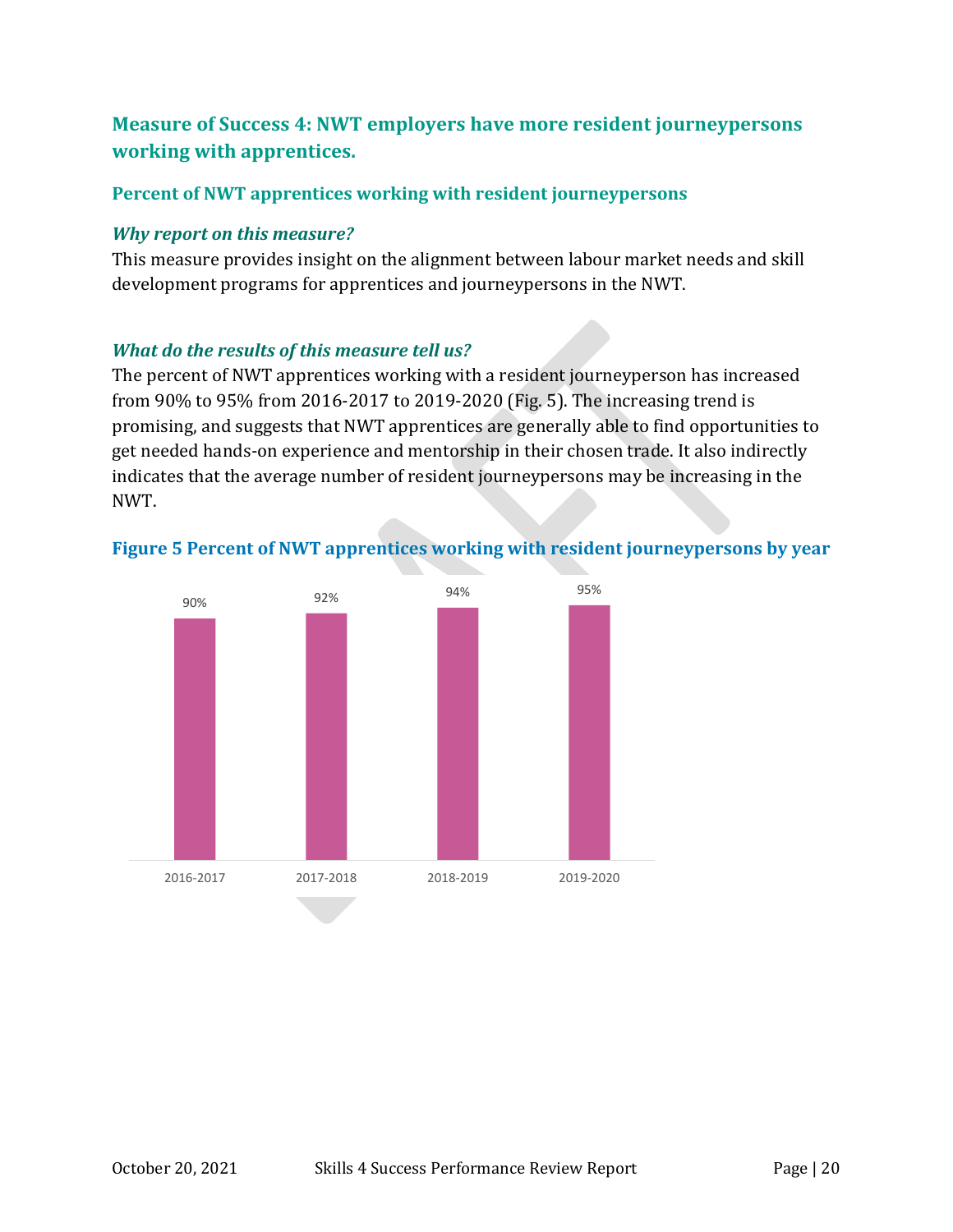# <span id="page-21-0"></span>**Measure of Success 5: Support systems exist for NWT residents to successfully obtain in-demand jobs and/or pursue further post-secondary education**

## <span id="page-21-1"></span>**5a. Percent of career development clients that are employed in NWT Jobs in Demand**

#### *Why report on this measure?*

This measure provides information on how many Department of Education Culture and Employment (ECE) career development clients are able to access education and employment supports to enable them to gain the right skill sets, overcome labour market barriers, and gain employment in NWT Jobs in Demand.

## *What do the results of this measure tell us?*

Approximately 40% of career development clients were employed in NWT Jobs in Demand from 2016-2017 to 2019-2020 (Fig. 6). While this data provides a snapshot of career development clients who accessed NWT Jobs in Demand, it is not fully representative of career development clients who became self-employed. Self-employment contributes to the overall labour market and such data would be pertinent for determining how effective the career development programs are at helping their clients overcome labour market barriers overall, rather than Jobs in Demand only.



## <span id="page-21-2"></span>**Figure 6 Percent of career development clients that are employed in NWT Jobs in Demand**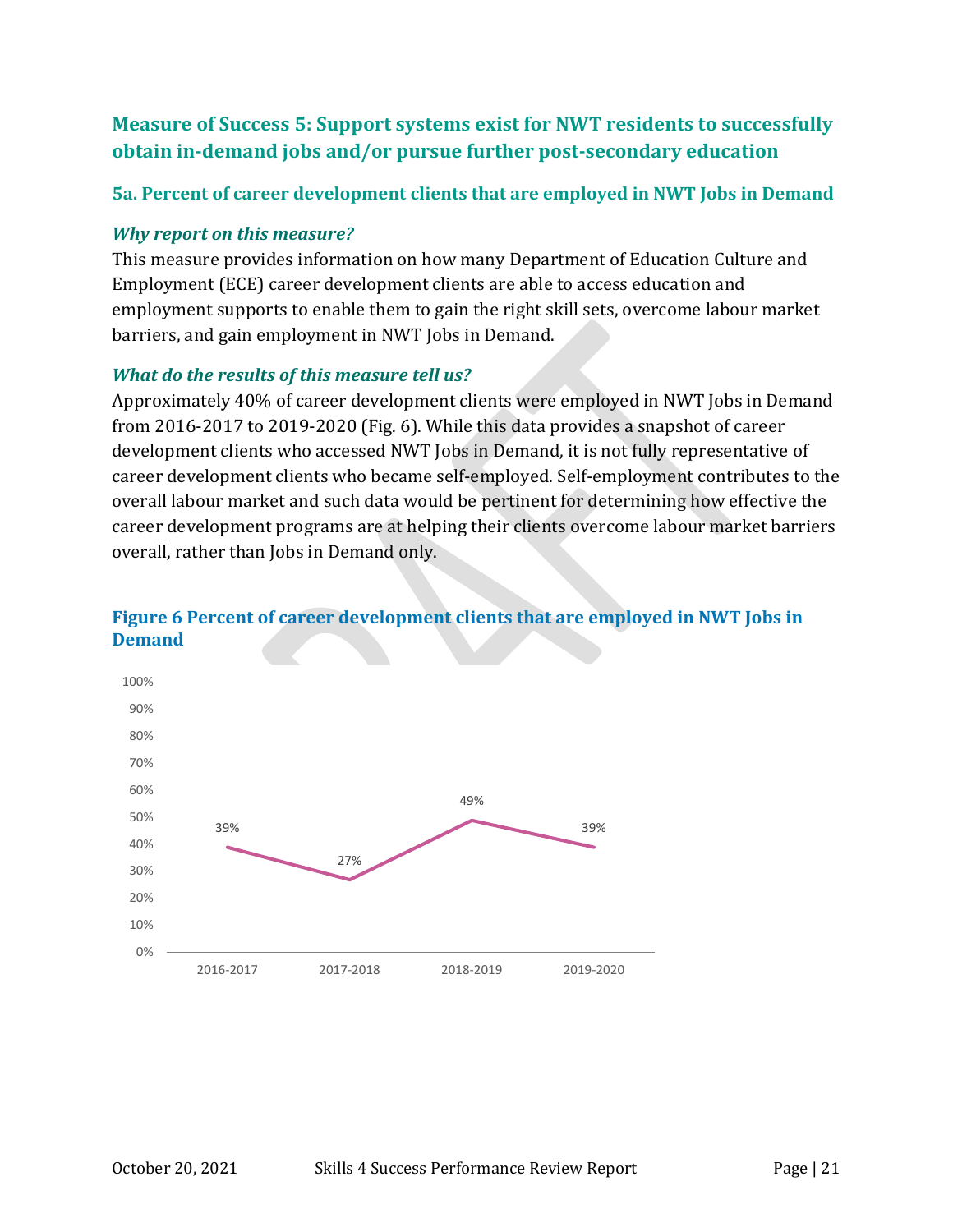<span id="page-22-0"></span>**5b. Percent of career development clients that are pursuing further post-secondary education or training that directly support NWT Jobs in Demand with a three-month follow up, by job category and location of work.**

#### *Why report on this measure?*

This measure shows how many Department of Education Culture and Employment (ECE) career development clients access education and training supports, that enable them to gain and remain in NWT Jobs in Demand.

## *What do the results of this measure tell us?*

The reduction from 49% to 39% in 2018-2019 for this measure (Fig. 6 above) could be attributed to a change in the follow-up and reporting requirements stipulated by Employment and Social Development Canada, as part of the renewed Labour Market Transfer Agreement.

The percent of career development clients pursuing further education and training remained at 20% and below for the four academic years in review (Fig. 7). This may indicate that more career development clients are able to access and remain in NWT Jobs in Demand after receiving career development services and support their post-secondary education and training programs.

There is no data for job category or location of work.

#### <span id="page-22-1"></span>**Figure 7 Percent of career development clients that are pursuing further postsecondary education or training that directly support NWT Jobs in Demand with a three-month follow up**

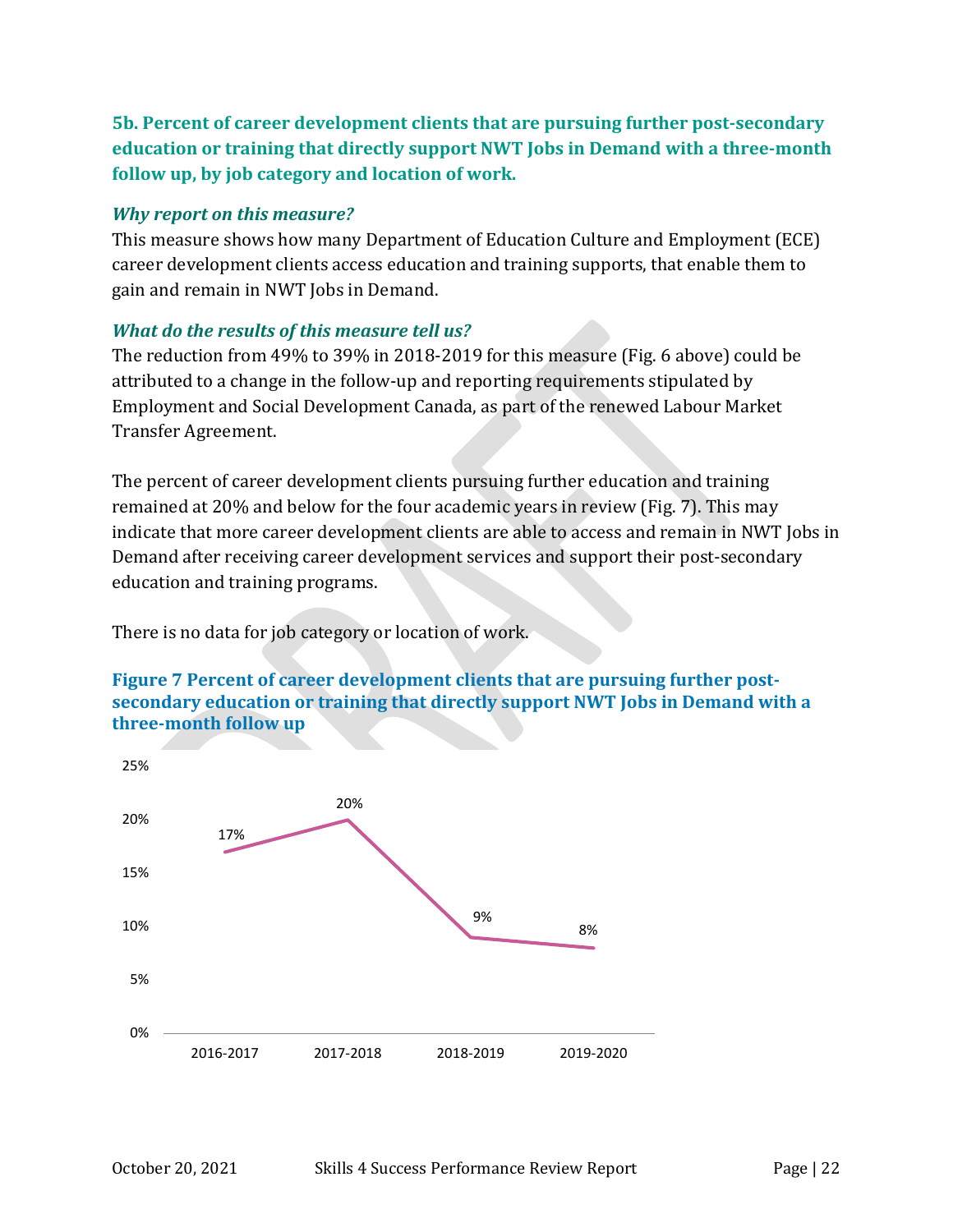## <span id="page-23-0"></span>**5c. Percent of community learning centre clients enrolled in programs and/or courses that directly support NWT Jobs in Demand**

#### *Why report on this measure?*

This measure shows how many NWT residents are able to access education supports that align with NWT Jobs in Demand through Aurora College's community learning centres.

#### *What do the results of this measure tell us?*

While administrative reports from Aurora College's community learning centres indicate that clients were able to receive skills that would assist them in getting a job in demand, the lack of available quantitative data makes it challenging to report on this indicator. Future consideration must be given to qualitative data collection tools to ensure that the benefits of the community leaning centres are captured and reported on.

## <span id="page-23-1"></span>**5d. Percent of Student Financial Assistance (SFA) clients that are in post-secondary education and training programs that directly support NWT Jobs in Demand**

#### *Why report on this measure?*

This measure shows how many SFA clients are enrolled in post-secondary education and training programs that directly support NWT Jobs in Demand. SFA allows clients to overcome barriers to education and gain valuable skills in alignment with NWT's labour market needs.

#### *What do the results of this measure tell us?*

The number of SFA clients has slowly declined from 2016-2017 to 2019-2020. While the data cannot be accurately reported for number of clients in programs that support NWT Jobs in Demand, it is evident that the SFA continues to enable students to overcome financial barriers to post-secondary education and training programs. This indicator will need to be adjusted for future reporting.

## <span id="page-23-3"></span>**Table 5 Percent of Student Financial Assistance (SFA) clients that are in postsecondary education and training programs that directly support NWT Jobs in Demand**

| <b>Number of SFA clients</b> | 459<br>. . IJ . | 1,421 | 221<br>ᆂ, JJI | 1,296 |
|------------------------------|-----------------|-------|---------------|-------|

## <span id="page-23-2"></span>**5e. Number of students and recent graduates hired in NWT Jobs in Demand through wage subsidies**

#### *Why report on this measure?*

This measure shows how many students and recent graduates access Jobs in Demand through wage subsidies.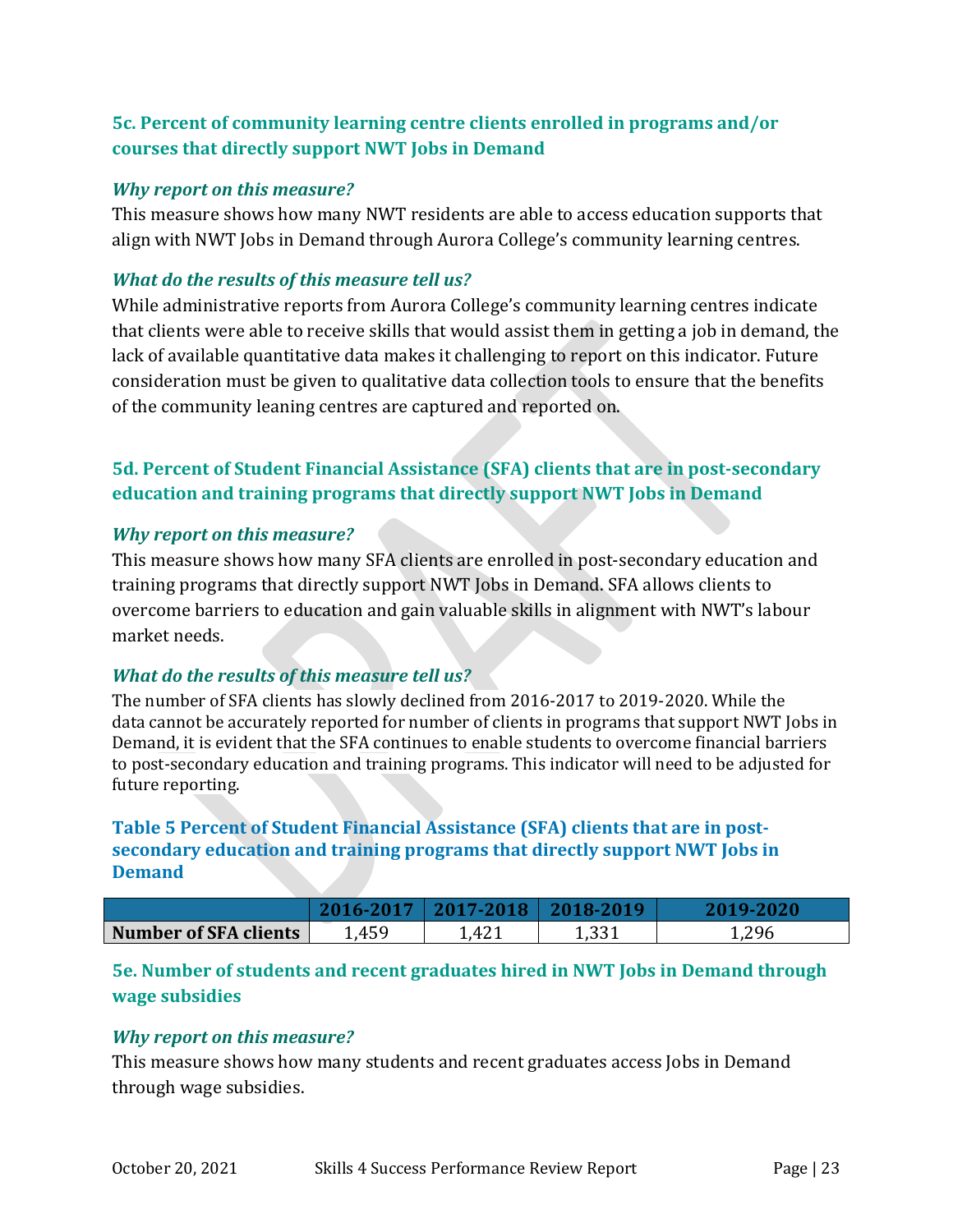### *What do the results of this measure tell us?*

There is insufficient data to report on this indicator. Upgrades to the data collection system and the reporting parameters resulted in discrepancies between the yearly reported data. For example, labour market programs were reduced from 27 in 2017-2018 to nine in 2018- 2019. In addition, all Small Community Employment Support clients were excluded from reporting parameters. As a result, yearly information is not comparable. This indicator will need to be adjusted for future reporting.

## <span id="page-24-0"></span>**Measure of Success 6: Learning technology and platforms exist and increase accessibility of post-secondary learning**

<span id="page-24-1"></span>**Number of distance learning courses and the name of the courses offered through NWT post-secondary institutions**

#### *Why report on this measure?*

This measure shows what distance learning courses are available and accessible to NWT students and learners.

#### *What do the results of this measure tell us?*

This information is unavailable as Aurora College does not currently offer distance learning courses.

This indicator is also not a clear measure of the goal, which refers to existence and increased access to learning technology and platforms for post-secondary learning. It is recommended that this indicator be revised to accurately reflect the goal's measure of success.

# <span id="page-24-2"></span>**Measure of Success 7: Partnerships exist that support substantive skill development for NWT residents to obtain in-demand jobs**

## <span id="page-24-3"></span>**7a. Establishment of a Territorial Forum to streamline training programs**

#### *Why report on this measure?*

This measure provides insight into what partnerships exist to help NWT residents develop skills that will enable them to fill in-demand jobs and advance in their careers.

#### *What do the results of this measure tell us?*

While a Territorial Forum was not established, there are regional training partnerships administered and managed by Regional ECE Service Centres to streamline training programs. Each regional training partnership has a unique Terms of Reference developed by partners and tailored to the training needs of residents in their specific region.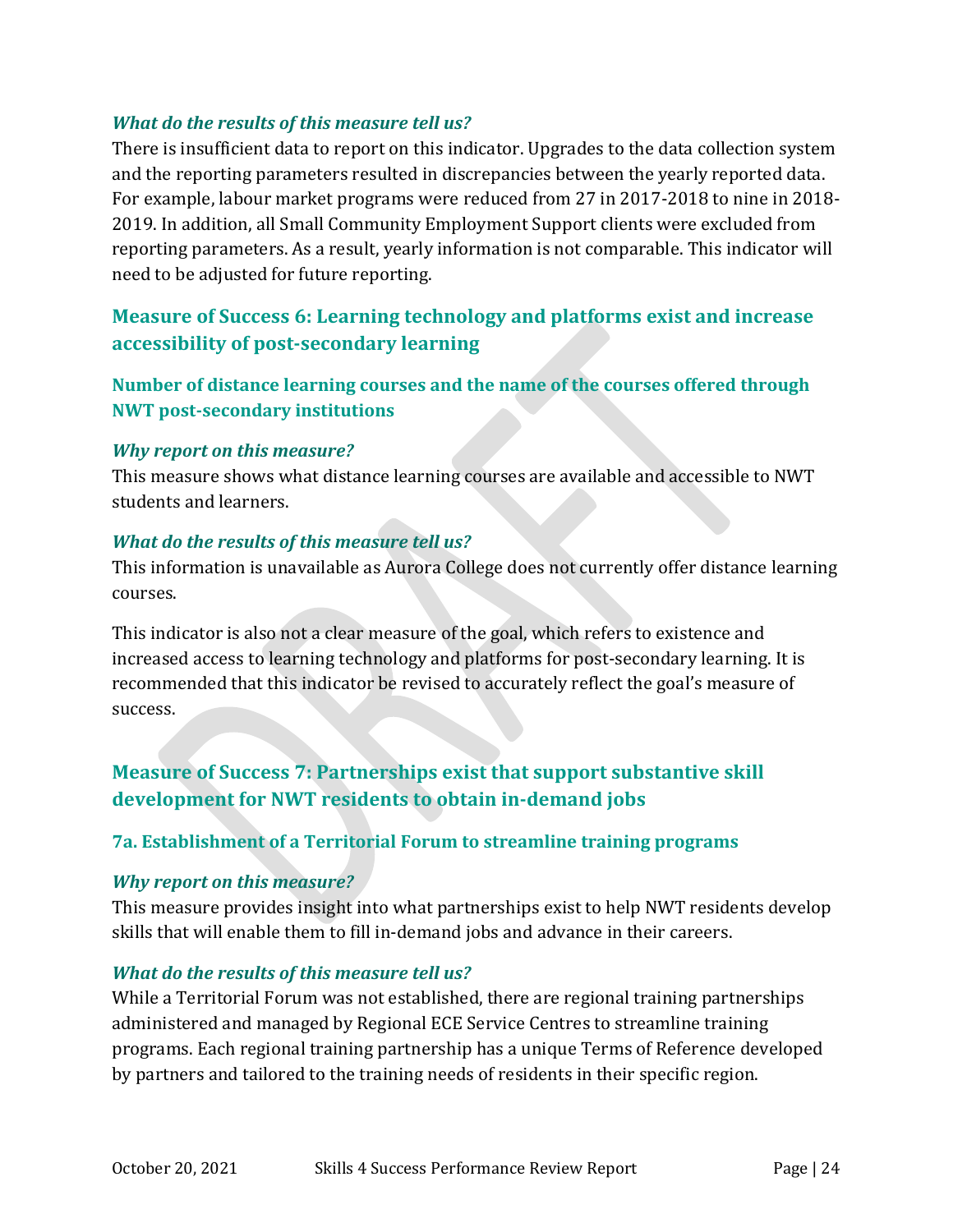## <span id="page-25-0"></span>**7b. Number of employed persons and employment rate for NWT residents in smaller communities**

#### *Why report on this measure?*

This measure shows the number of NWT residents in smaller communities who are able to access education and skills training that allow them to gain employment within their communities.

## *What do the results of this measure tell us?*

The percent of NWT residents employed in small communities stayed fairly consistent with 44% of residents in small communities employed in 2016, versus 46% in 2019. This shows slight change over the four-year period, though there are not enough data points to know whether this is a trend, or just normal variation from year to year.

### <span id="page-25-3"></span>**Table 6 Number of employed persons and employment rate for NWT residents living in smaller communities[8](#page-25-4)**

|                            | 2016  | 2019   |
|----------------------------|-------|--------|
| Number of employed persons | 9,460 | 10,571 |
| <b>Employment rate</b>     | 44%   | 46%    |

<span id="page-25-1"></span>**Measure of Success 8: Pathways exist for high school students to successfully exit the NWT's secondary education system and transition to further education or employment**

<span id="page-25-2"></span>**8a. Number and percent of students who receive services from a Career and Education Advisor**

#### *Why report on this measure?*

Career and Education Advisors were introduced to schools in the 2018-2019 academic year. The primary role of Career and Education Advisors (CEAs) is to assist students in Grades 9 to 12 with their career planning efforts. This measure provides an overview of how many Grade 9 – 12 students receive supports from CEAs that enable them to transition to further education or employment.

## *What do the results of this measure tell us?*

In the 2019-2020 academic year, the number and percent of students who received services from a CEA increased from 419 (16%) to 731 (27%). This shows that the NWT's

<span id="page-25-4"></span> <sup>8</sup> Smaller communities include all communities in the NWT except Yellowknife.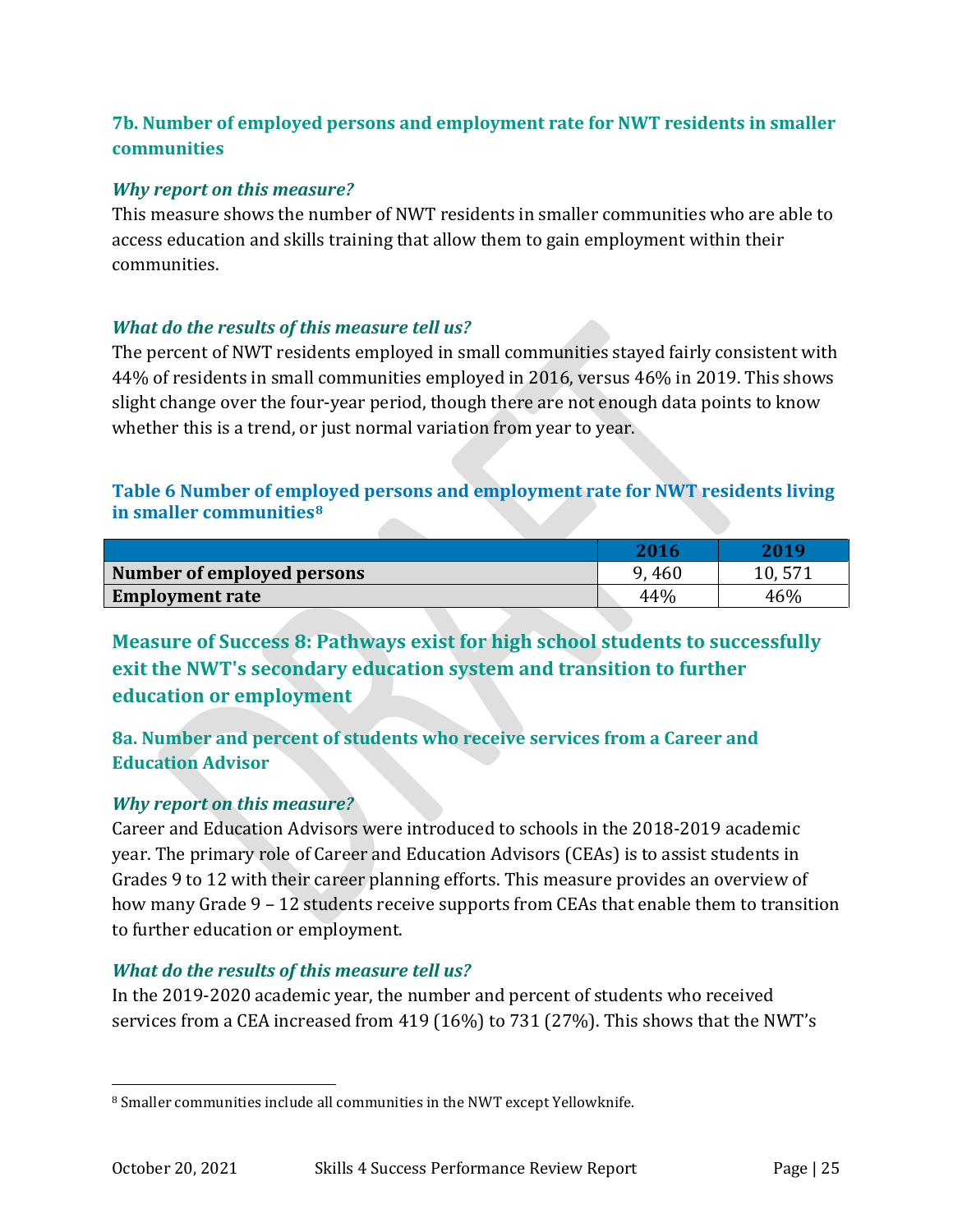education system is providing supports to enable students to keep up with current and future labour market needs.

#### <span id="page-26-3"></span>**Table 7 Number and percent of students who received services from a Career and Education Advisor (CEA)**

|                                                     | 2018-2019 | 2019-2020 |
|-----------------------------------------------------|-----------|-----------|
| Total number of NWT students in grades 9-12         | 2,656     | 2,750     |
| Number of students who received services from a CEA | 419       | 731       |
| <b>Percent of students</b>                          | 16%       | 27%       |

## <span id="page-26-0"></span>**8b. Number and percent of schools that use labour market information in career and program planning**

#### *Why report on this measure?*

This measure shows how many schools use labour market information to ensure successful transition of high school students from the NWT's secondary education system to further education or employment.

#### *What do the results of this measure tell us?*

In the 2016-2017 academic year, all schools with Grades 7 to 12 received the *[Skills 4](https://www.ece.gov.nt.ca/sites/ece/files/resources/2019-09-12_s4shandbookupdated2019.pdf)  [Success NWT Jobs in Demand: 15-Year Forecast](https://www.ece.gov.nt.ca/sites/ece/files/resources/2019-09-12_s4shandbookupdated2019.pdf)* handbook to assist students with their career planning efforts. Based on administrative data from ECE's Student Support and Wellness Division, all schools used the handbooks to assist their students with career planning. Since the 2018-2019 academic year, Career and Education Advisors have assisted schools with career and program planning using labour market information, including the Skills 4 Success NWT Jobs in Demand: 15-Year Forecast handbook.

The data for number and percent of schools that use labour market information in career and program planning are not available. Data for this indicator will need to be updated and reported accordingly.

# <span id="page-26-1"></span>**Measure of Success 9: NWT post-secondary institutions offer programming for NWT Jobs in Demand either directly or through partnerships with southern institutions**

<span id="page-26-2"></span>**Number of programs and/or courses delivered through partnerships with southern institutions that directly support NWT Jobs in Demand**

#### *Why report on this measure?*

This measure shows what programs and courses exist in southern institutions involved in post-secondary education and skills training, which support NWT Jobs in Demand. These partnerships provide opportunities for NWT residents to study outside the NWT, develop their skills and fill in-demand jobs within the NWT.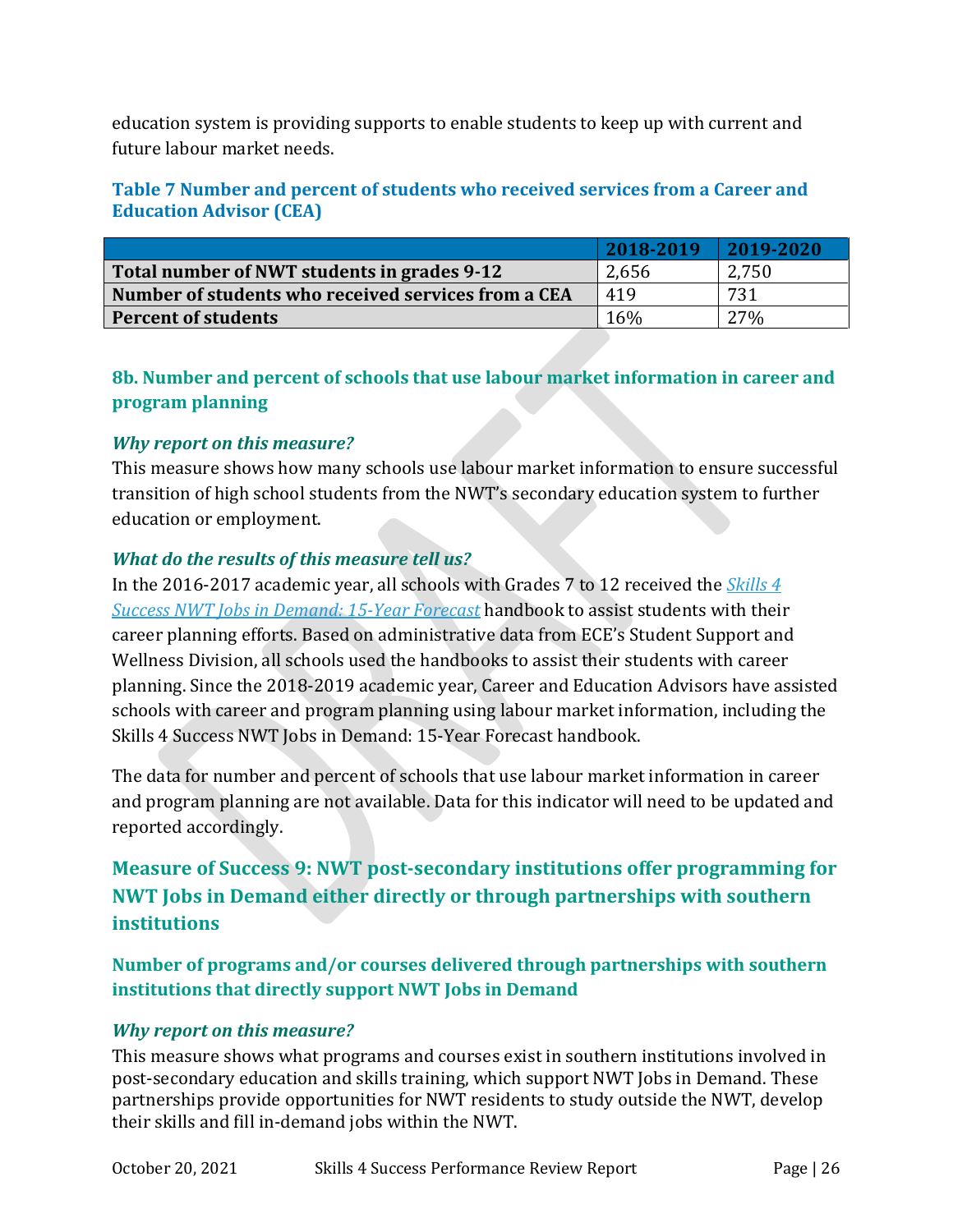## *What do the results of this measure tell us?*

As of the 201[9](#page-27-3)-2020 academic year, there were four programs/courses<sup>9</sup> offered in partnership with southern institutions. The programs/courses and corresponding schools are as follows:

- I. Circumpolar Studies (University of the Arctic)
- II. Bachelor of Education (University of Saskatchewan suspended in 2016)
- III. Bachelor of Science in Nursing (BScN) (University of Victoria)
- IV. Certificate in Indigenous Languages Revitalization (University of Victoria)
- V. Social Work (University of Regina suspended in 2016)

# <span id="page-27-0"></span>**Measure of Success 10: In-demand jobs are filled with less need for recruitment efforts**

## <span id="page-27-1"></span>**10a. Number of job advertisements for NWT Jobs in Demand**

#### *Why report on this measure?*

This measure shows the NWT's efforts in attracting and recruiting a capable workforce for in-demand jobs through job advertisements.

## *What do the results of this measure tell us?*

Data are not available. While several documents such as the NWT Labour Market Bulletin provide some information on job advertisements and vacancies, the data is incomplete and not fully representative of actual numbers of advertisements for NWT Jobs in Demand*.*

## <span id="page-27-2"></span>**10b. Number of Territorial Nominees that enter the NWT labour market in NWT Jobs in Demand**

#### *Why report on this measure?*

This measure shows how the NWT's Immigration Strategy to address recruitment challenges is supporting territorial nominees to gain employment in in-demand jobs.

## *What do the results of this measure tell us?*

The number of territorial nominees that enter the NWT labour market in NWT Jobs in Demand varies from year to year. The reduction in the number of nominees in 2017-2018 is due to a change in the guidelines for the Nominee program, which has made it more challenging for employers to meet program requirements. Overall, program uptake by NWT employers is impacted by several factors, including the efforts needed to process the application and how long it takes for nominees to gain Permanent Residency (PR) status. In addition, employees tend to leave the NWT upon receiving their PR status, which is a deterrent to most employers.

<span id="page-27-3"></span> <sup>9</sup> Currently, the only publicly-funded institution in the NWT is Aurora College.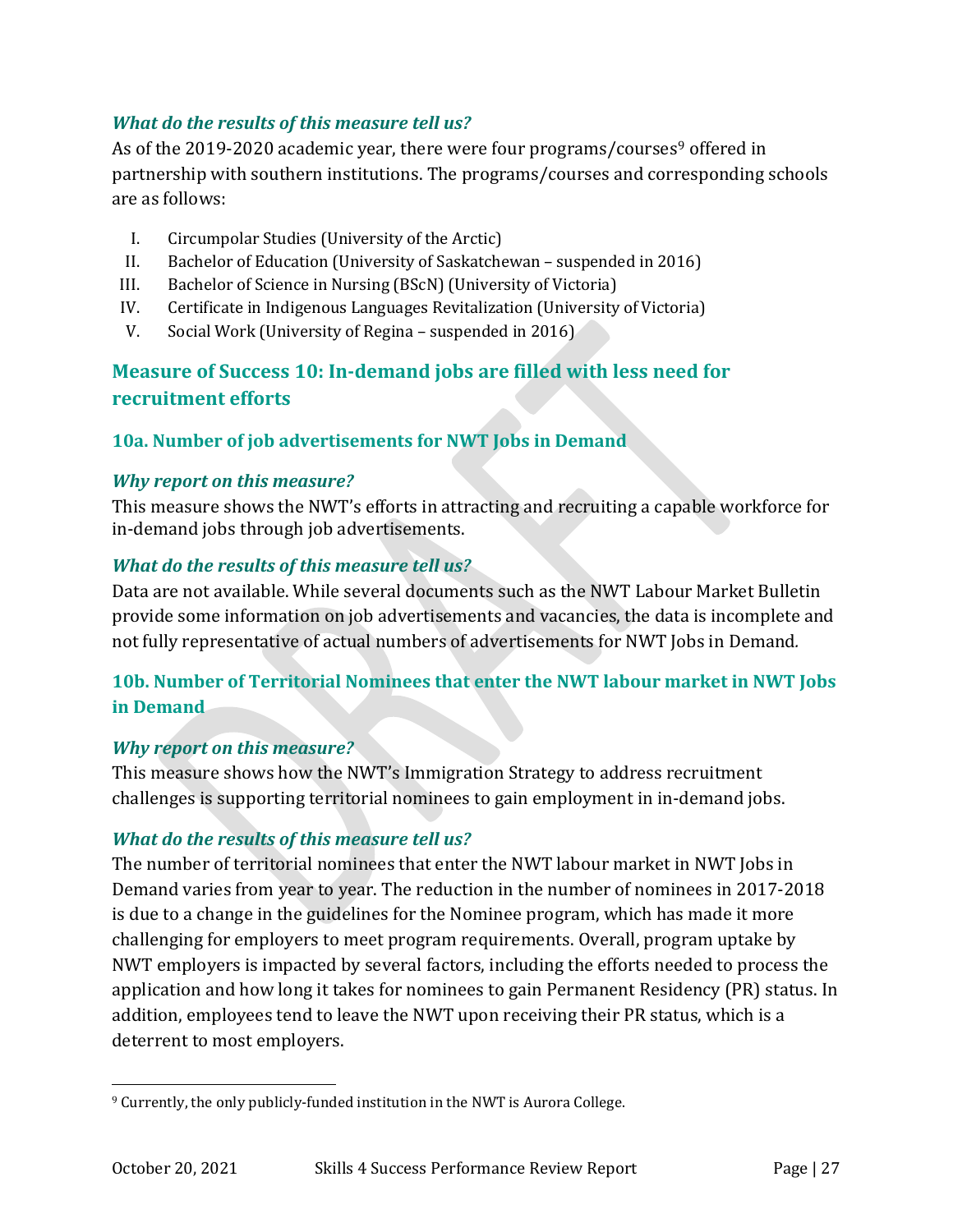#### <span id="page-28-4"></span>**Table 8 Number of Territorial Nominees that enter the NWT labour market in NWT Jobs in Demand**

| Number      | $\sim$ | $\sim$ | $\mathbf{r}$ |
|-------------|--------|--------|--------------|
| of nominees | 04     | ັບ     |              |

## <span id="page-28-0"></span>**10c. Number of Territorial Nominees moving from temporary to permanent residency**

#### *Why report on this measure?*

This measure shows the number of Territorial Nominees that have successfully become Permanent Residents as a result of the NWT Immigration Strategy.

## *What do the results of this measure tell us?*

Data cannot be accurately reported. Territorial Nominees can choose to relocate to a different province or territory upon receipt of their Permanent Residency status. As a result, this measure cannot be collected effectively and accurately.

## <span id="page-28-1"></span>**10d. Number of Territorial Nominees who reside in the NWT three years after attaining Permanent Residence**

#### *Why report on this measure?*

This measure shows the number of Territorial Nominees that continue to reside in the NWT three years after attaining Permanent Resident status as a result of the NWT Immigration Strategy.

#### *What do the results of this measure tell us?*

Data is not available to be reported.

# <span id="page-28-2"></span>**Measure of Success 11: A labour market information portal exists which multiple stakeholders use to make informed decisions**

<span id="page-28-3"></span>**Number and type of registered portal users such as students, parents, job seekers, employers, educators, trainers, counsellors, and policy makers**

#### *Why report on this measure?*

This measure provides insights into NWT residents who are able to access relevant, accurate and timely labour market information to make informed career and business decisions.

#### *What do the results of this measure tell us?*

ECE made attempts to develop a labour market information portal but was unsuccessful in obtaining the funding to begin the project. It is anticipated that this performance indicator may be addressed in the upcoming Conference Board of Canada's updated Northwest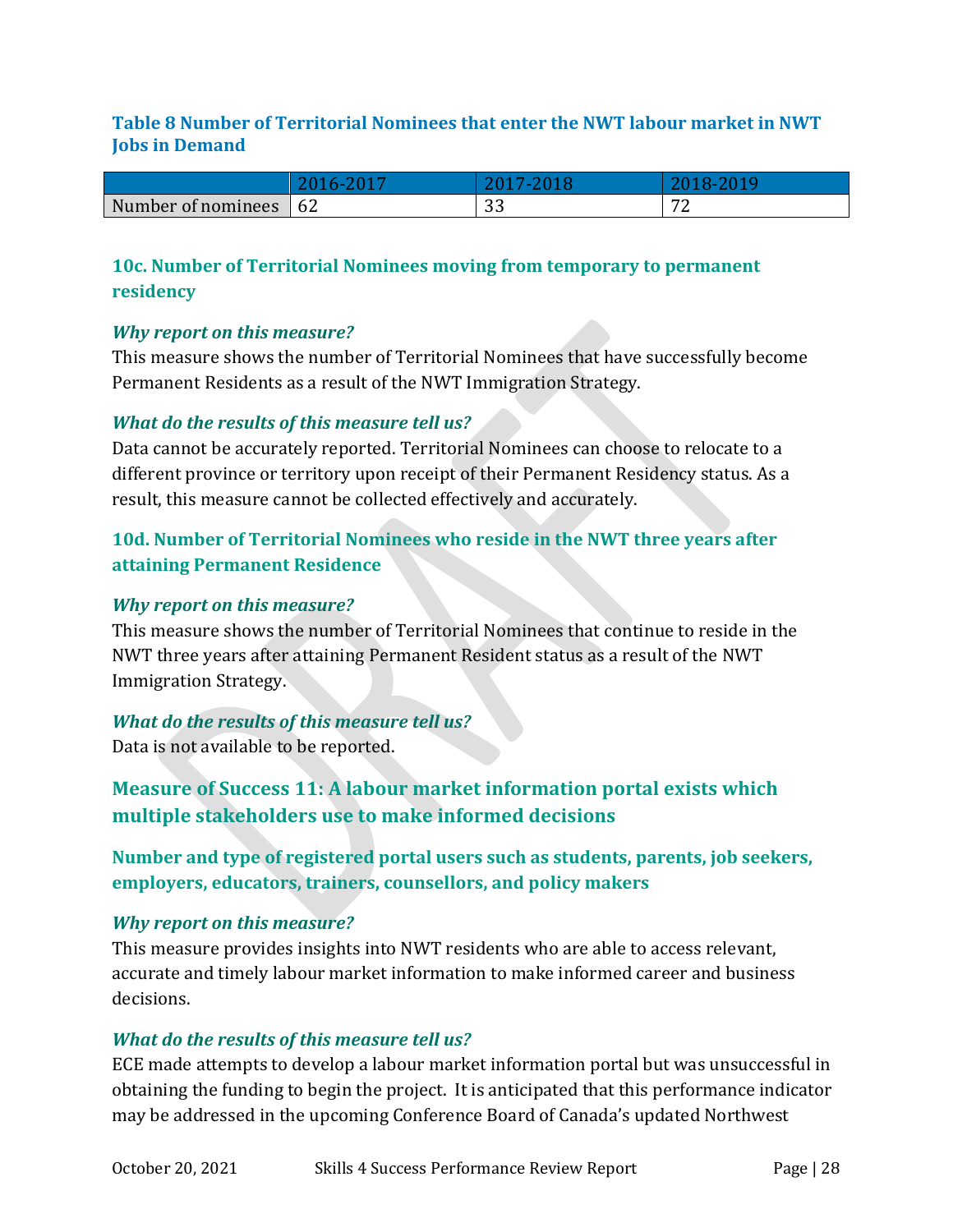Territories Labour Market Forecast and Needs Assessment 2020-2035 project. A deliverable of this project is a Power Business Intelligence tool that will enable residents to access labour market information across the NWT.

# <span id="page-29-0"></span>**Measure of Success 12: Labour market information in the NWT is researched and provides relevant and reliable data for decision making**

## <span id="page-29-1"></span>**Percent of portal users who indicate the portal has helped them connect to NWT Jobs in Demand or are pursuing further post-secondary education or training**

#### *Why report on this measure?*

This measure provides insights into NWT residents who are able to access relevant, accurate and timely labour market information to make informed career and business decisions, and pursue post-secondary education and training opportunities.

#### *What do the results of this measure tell us?*

Data is unavailable for this measure. The labour market portal was not implemented within the timeframe of the 4-Year Action Plan 2016-2020 due to budget constraints. It is anticipated that this performance indicator may be addressed in the upcoming Conference Board of Canada's updated Northwest Territories Labour Market Forecast and Needs Assessment 2020-2035 project. A deliverable of this project is a Power Business Intelligence tool that will enable NWT residents to access labour market information across the NWT.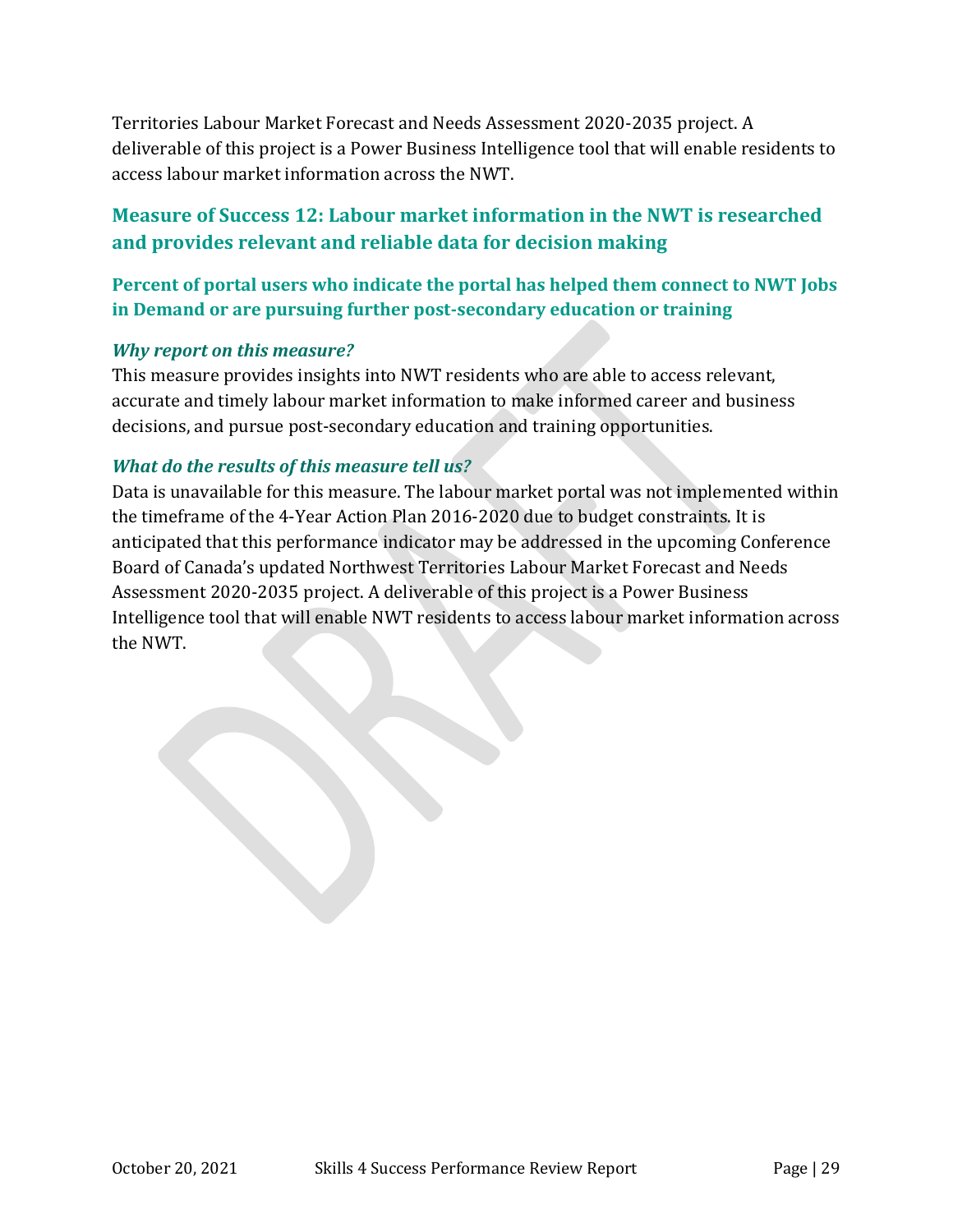# <span id="page-30-0"></span>**Appendix A: Skills 4 Success Goals**

# <span id="page-30-1"></span>**Goal 1: Increase skill levels through relevant education and training**

Goal 1 supports connecting NWT residents with adult and post-secondary education and skills training programs and pathways that lead to employment. The priority is to ensure that the skills training and post-secondary education programs are aligned with NWT labour market demands. Adult and basic education programs should lead to employment, and programs offered should support employment as well as build long-term capacity for existing and emerging northern economic opportunities.

The measures of success for the actions listed in Goal 1 support alignment of programs and training to the NWT's in-demand labour market needs.

## <span id="page-30-2"></span>**Goal 2: Bridge education and employment gaps through targeted supports**

Goal 2 supports bridging education and employment gaps through targeted supports to help underrepresented segments of the NWT labour market to overcome barriers to education and employment. People want labour market programs and services that are easy to access regardless of what government or organization is responsible for delivering them. A more coordinated system between service delivery agents in the NWT can reduce duplication, address gaps in service, and expand the reach of services to employers and individuals needing supports.

The measures of success for the actions listed in Goal 2 are linked to providing increased access to supports and incentives that are relevant, effective, and aligned with the NWT's labour market needs.

## <span id="page-30-3"></span>**Goal 3: Grow the NWT workforce through partnerships**

Goal 3 focuses on a partnership approach to ensuring that NWT residents are provided opportunities for post-secondary education and skills training, to enter and advance in the workplace, while targeting outside recruitment for in-demand and hard to fill positions.

The measures of success for the actions in Goal 3 are linked to growing the NWT workforce through strengthened partnerships with all stakeholders involved in post-secondary education and skills training.

## <span id="page-30-4"></span>**Goal 4: Improve decision-making with relevant labour market information**

Goal 4 focuses on providing NWT residents, other prospective workers, and territorial employers with easy access to relevant, accurate and timely labour market information to make informed career and business decisions.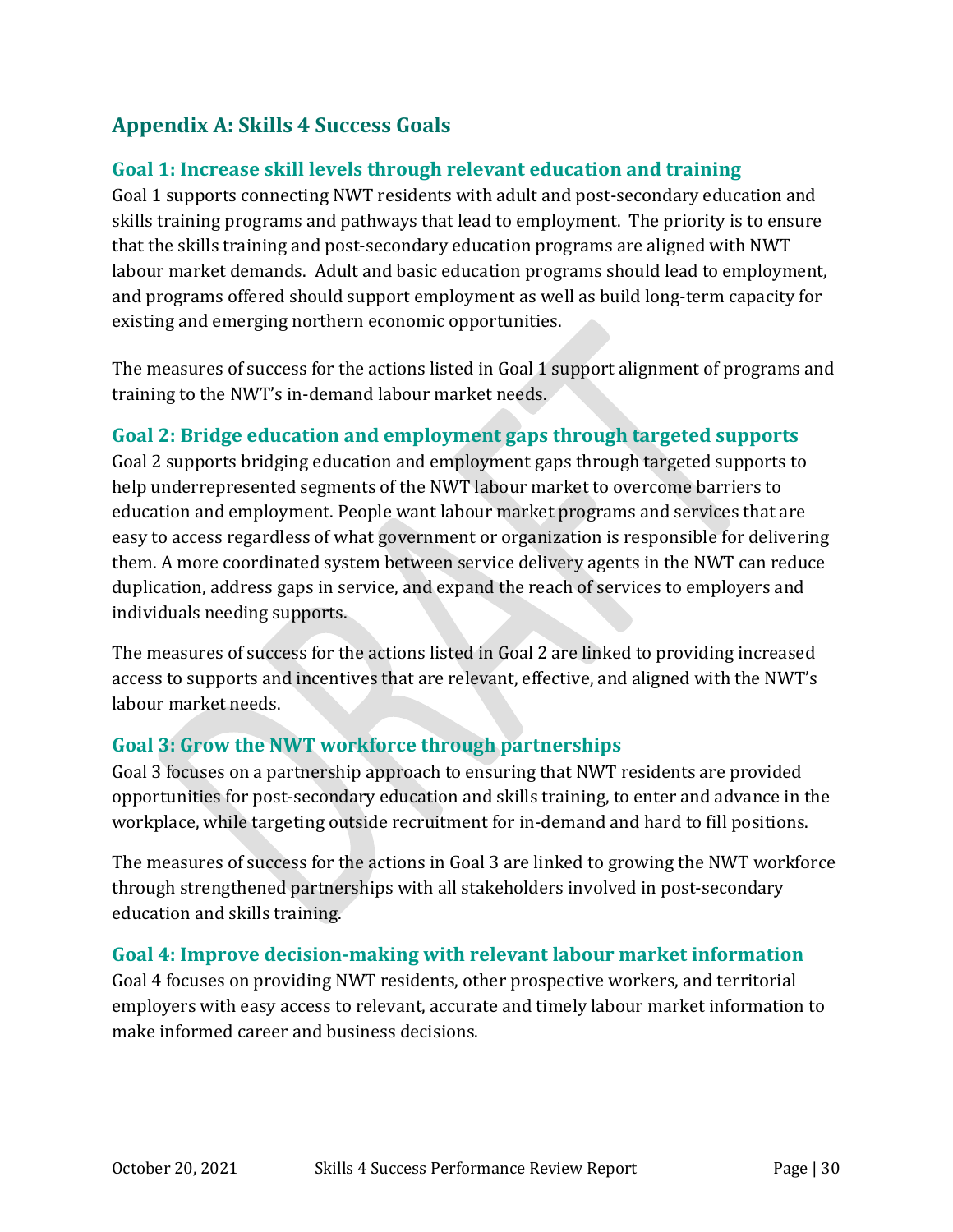The measures of success for the actions in Goal 4 support development of a new labour market information portal that is interactive and enables evidence-based and informed decision making in career and business.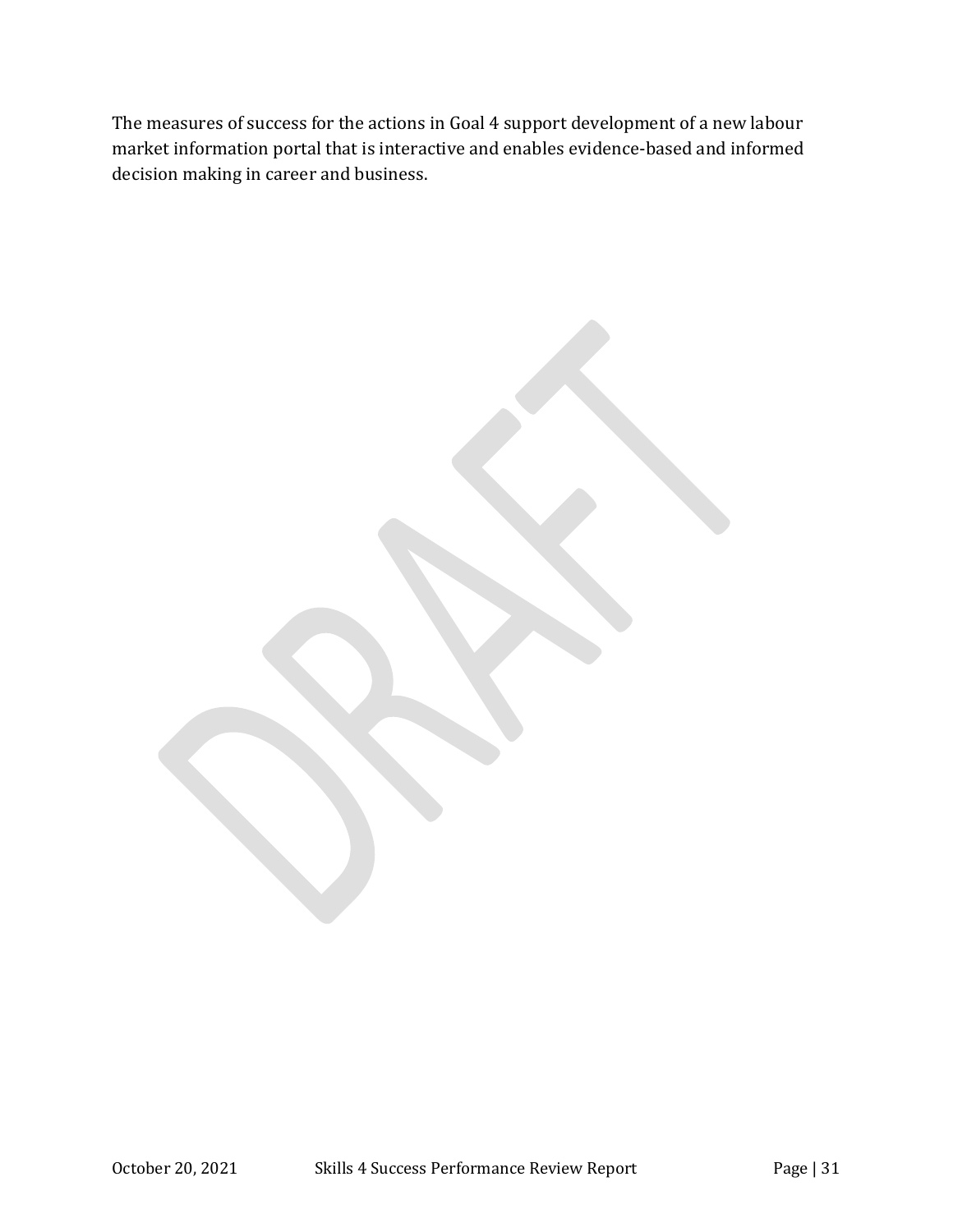# <span id="page-32-0"></span>**Appendix B: Performance Indicators at a Glance**

| <b>KEY PERFORMANCE INDICATORS</b>                                                                |  |  |
|--------------------------------------------------------------------------------------------------|--|--|
| A. Number of NWT residents 15 years of age and over that are employed and the NWT                |  |  |
| employment rate                                                                                  |  |  |
| Number and percent of NWT residents 15 years of age and over that are employed in NWT Jobs<br>B. |  |  |
| in Demand                                                                                        |  |  |
| Number and percent of NWT residents 15 years of age and over that are unemployed and<br>C.       |  |  |
| looking for work                                                                                 |  |  |
| D. Number and percent of NWT residents 15 years of age and over that are not looking for work    |  |  |
| but want a job                                                                                   |  |  |
| 1. Measure of Success: Publicly funded NWT post-secondary institutions offer programs            |  |  |
| that respond to NWT labour market needs                                                          |  |  |
| 1a. Percent of NWT post-secondary programs and/or courses that directly support                  |  |  |
| NWT Jobs in Demand                                                                               |  |  |
| 1b. Percent of students enrolled in programs and/or courses that directly support NWT            |  |  |
| Jobs in Demand                                                                                   |  |  |
| 2. Measure of Success: NWT residents have increased opportunities for in-demand                  |  |  |
| employment or further adult and post-secondary education and training through                    |  |  |
| upgrading, retraining, and ongoing skills development that links to employment                   |  |  |
| Percent of learners who register in upgrading, retraining, and ongoing skills development        |  |  |
| programs and/or courses that directly link to NWT Jobs in Demand employment                      |  |  |
| opportunities                                                                                    |  |  |
| 3. Measure of Success: NWT high school students receive credits for completion of external       |  |  |
| programs and dual credits for completion of post-secondary courses and/or programs               |  |  |
| 3a. Number of NWT high school students that receive credits for completion of external           |  |  |
| programs and/or courses and the name of the programs and/or courses (e.g. Schools                |  |  |
| North Apprenticeship Program or SNAP, Early Childhood Development Program)                       |  |  |
| 3b. Number of NWT high school students that receive dual credits for completion of               |  |  |
| post-secondary courses and/or programs and the name of the courses and/or                        |  |  |
| programs                                                                                         |  |  |
| 4. Measure of Success: NWT employers have more resident journeypersons working with              |  |  |
| apprentices                                                                                      |  |  |
| Percent of NWT apprentices working with resident journeypersons                                  |  |  |
| 5. Measure of Success: Support systems exist for NWT residents to successfully obtain in-        |  |  |
| demand jobs and/or pursue further post-secondary education                                       |  |  |
| 5a. Percent of career development clients that are employed in NWT Jobs in Demand                |  |  |
| 5b. Percent of career development clients that are pursuing further post-secondary               |  |  |
|                                                                                                  |  |  |
| education or training that directly support NWT Jobs in Demand with a 3 month follow             |  |  |
| up, by job category and location of work                                                         |  |  |
| 5c. Percent of community learning centre clients enrolled in programs and/or courses             |  |  |
| that directly support NWT Jobs in Demand                                                         |  |  |
| 5d. Percent of Student Financial Assistance clients that are in post-secondary education         |  |  |
| and training programs that directly support NWT Jobs in Demand                                   |  |  |
| 5e. Number of students and recent graduates hired in NWT Jobs in Demand through                  |  |  |
| wage subsidies                                                                                   |  |  |
| 6. Measure of Success: Learning technology and platforms exist and increase accessibility of     |  |  |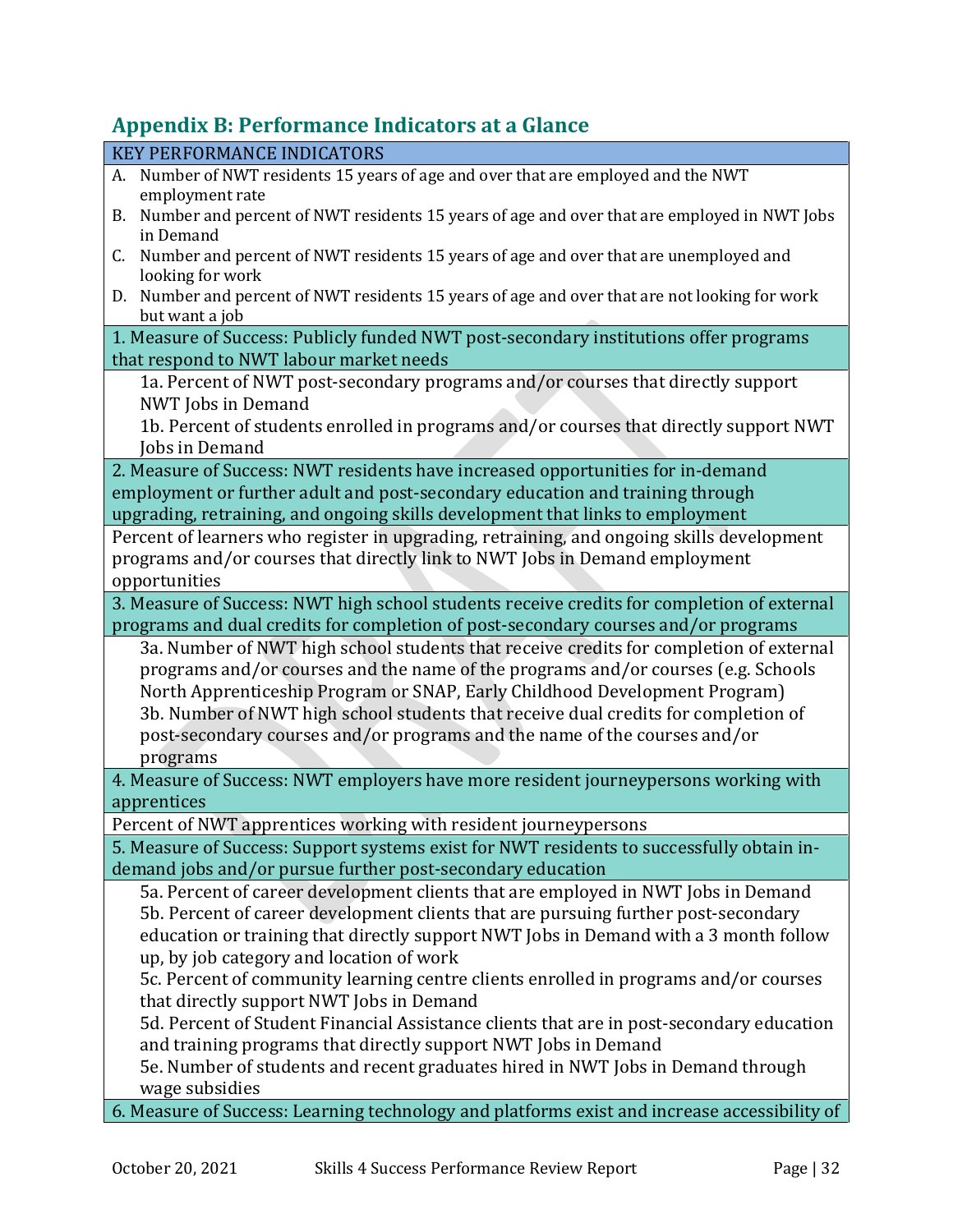post-secondary learning

Number of distance learning courses and the name of the courses offered through NWT post-secondary institutions

7. Measure of Success: Partnerships exist that support substantive skill development for NWT residents to obtain in-demand jobs

7a. Establishment of a Territorial Forum to streamline training programs

7b. Number of employed persons and employment rate for NWT residents living in smaller communities

8. Measure of Success: Pathways exist for high school students to successfully exit the NWT's secondary education system and transition to further education or employment

8a. Number and percent of students who receive services from a Career and Education Advisor

8b. Number and percent of schools that use labour market information in career and program planning

9. Measure of Success: NWT post-secondary institutions offer programming for NWT Jobs in Demand either directly or through partnerships with southern institutions

Number of programs and/or courses delivered through partnerships with southern institutions that directly support NWT Jobs in Demand

10. Measure of Success: In-demand jobs are filled with less need for recruitment efforts

10a. Number of job advertisements for NWT Jobs in Demand

10b. Number of Territorial Nominees that enter the NWT labour market in NWT Jobs in Demand

10c. Number of Territorial Nominees moving from temporary to permanent residency 10d. Number of Territorial Nominees who reside in the NWT 3 years after attaining Permanent Residence

11. Measure of Success: A labour market information portal exists which multistakeholders use to make informed decisions

Number and type of registered portal users such as students, parents, job seekers, employers, educators, trainers, counsellors and policy makers

12. Measure of Success: Labour market information in the NWT is researched and provides relevant and reliable data for decision making

Percent of portal users who indicate the portal has helped them connect to NWT Jobs in Demand or are pursuing further post-secondary education or training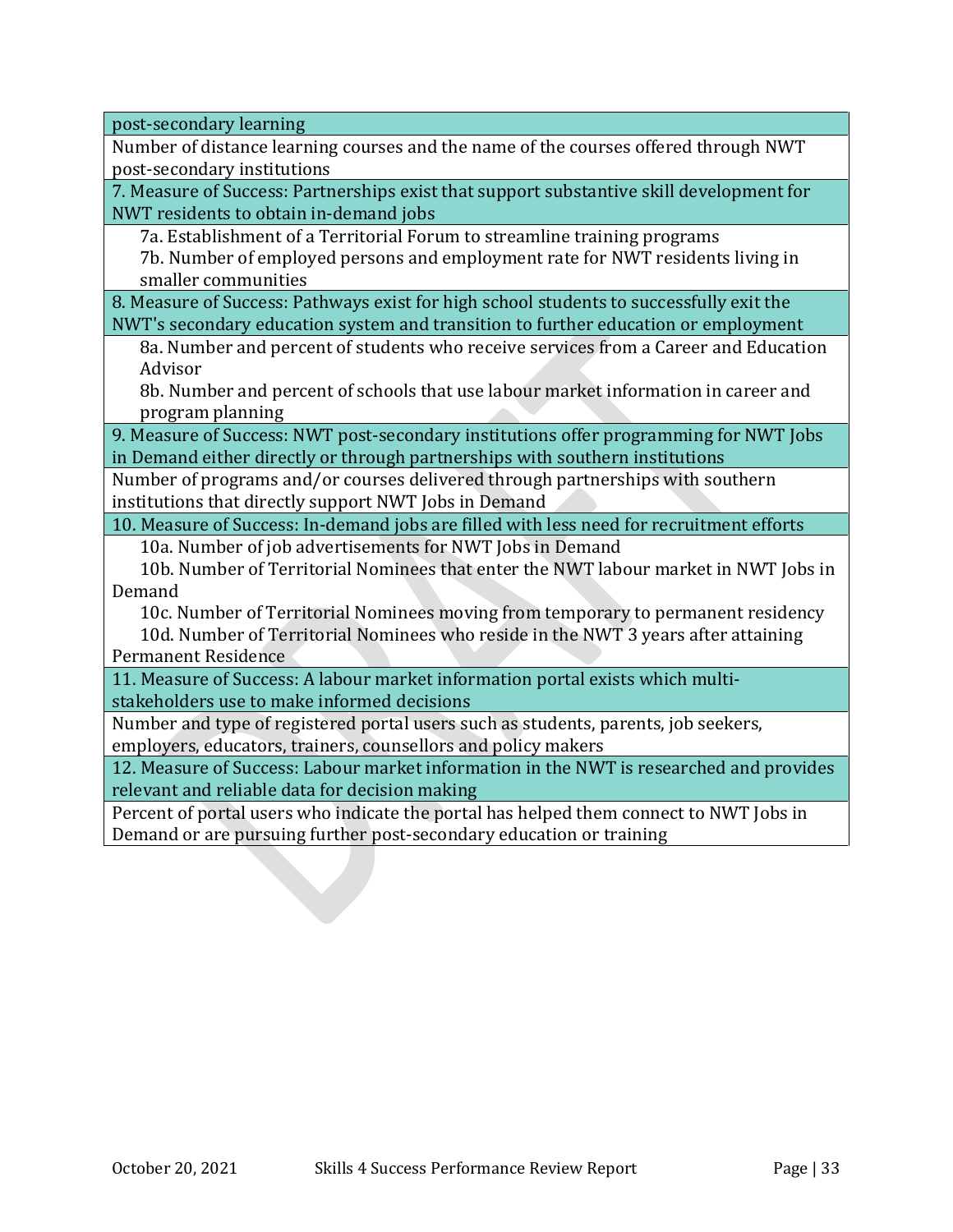# <span id="page-34-0"></span>**Appendix C: Data Sources**

| <b>Key Performance Indicator</b>                                                                                                                                                                                               | <b>Data Collection</b><br><b>Responsibility</b>                                       | <b>Data Source</b>                                                                                                    |  |
|--------------------------------------------------------------------------------------------------------------------------------------------------------------------------------------------------------------------------------|---------------------------------------------------------------------------------------|-----------------------------------------------------------------------------------------------------------------------|--|
| A) NWT Annual Employment                                                                                                                                                                                                       | <b>NWT Bureau of Statistics</b>                                                       | NWT monthly Labour Force Survey<br>https://www.statsnwt.ca/labour-<br>income/labour-force-activity/                   |  |
| B) Employment in NWT Jobs in<br>Demand                                                                                                                                                                                         | <b>NWT Bureau of Statistics</b>                                                       | Census 2016 &<br><b>NWT Community Survey 2019</b><br>https://www.statsnwt.ca/labour-<br>income/labour-force-activity/ |  |
| C) NWT Available Labour<br>Supply - Number and percent of<br>NWT residents 15 years of age<br>and older that are unemployed<br>and looking for work                                                                            | <b>NWT Bureau of Statistics</b>                                                       | NWT monthly Labour Force Survey<br>https://www.statsnwt.ca/labour-<br>income/labour-force-activity/                   |  |
| D) NWT Available Labour<br>Supply - Number and percent of<br>NWT residents 15 years of age<br>and over that are not looking for<br>work but want a job                                                                         | <b>NWT Bureau of Statistics</b>                                                       | NWT monthly Labour Force Survey<br>https://www.statsnwt.ca/labour-<br>income/labour-force-activity/                   |  |
| <b>Measures of Success</b>                                                                                                                                                                                                     |                                                                                       |                                                                                                                       |  |
| <b>NWT labour market needs</b>                                                                                                                                                                                                 |                                                                                       | 1. Publicly funded NWT post-secondary institutions offer programs that respond to                                     |  |
| <b>Performance Indicator</b>                                                                                                                                                                                                   | <b>Data Collection</b><br><b>Responsibility</b>                                       | <b>Data Source</b>                                                                                                    |  |
| 1a. Percent of NWT post-<br>secondary programs and/or<br>courses that directly support<br><b>NWT</b> Jobs in Demand                                                                                                            | Education, Culture,<br>Employment - Aurora<br><b>College Transition (ACT)</b><br>Team | Student records data base                                                                                             |  |
| 1b. Percent of students (full<br>time equivalent) enrolled in<br>programs and/or courses<br>that directly support NWT<br>Jobs in Demand                                                                                        | Education, Culture,<br>Employment - Aurora<br><b>College Transition (ACT)</b><br>Team | Student records data base                                                                                             |  |
| 2. NWT residents have increased opportunities for in-demand employment or<br>further adult and post-secondary education and training through upgrading,<br>retraining, and ongoing skills development that links to employment |                                                                                       |                                                                                                                       |  |
| <b>Performance Indicator</b>                                                                                                                                                                                                   | <b>Data Collection</b><br><b>Responsibility</b>                                       | <b>Data Source</b>                                                                                                    |  |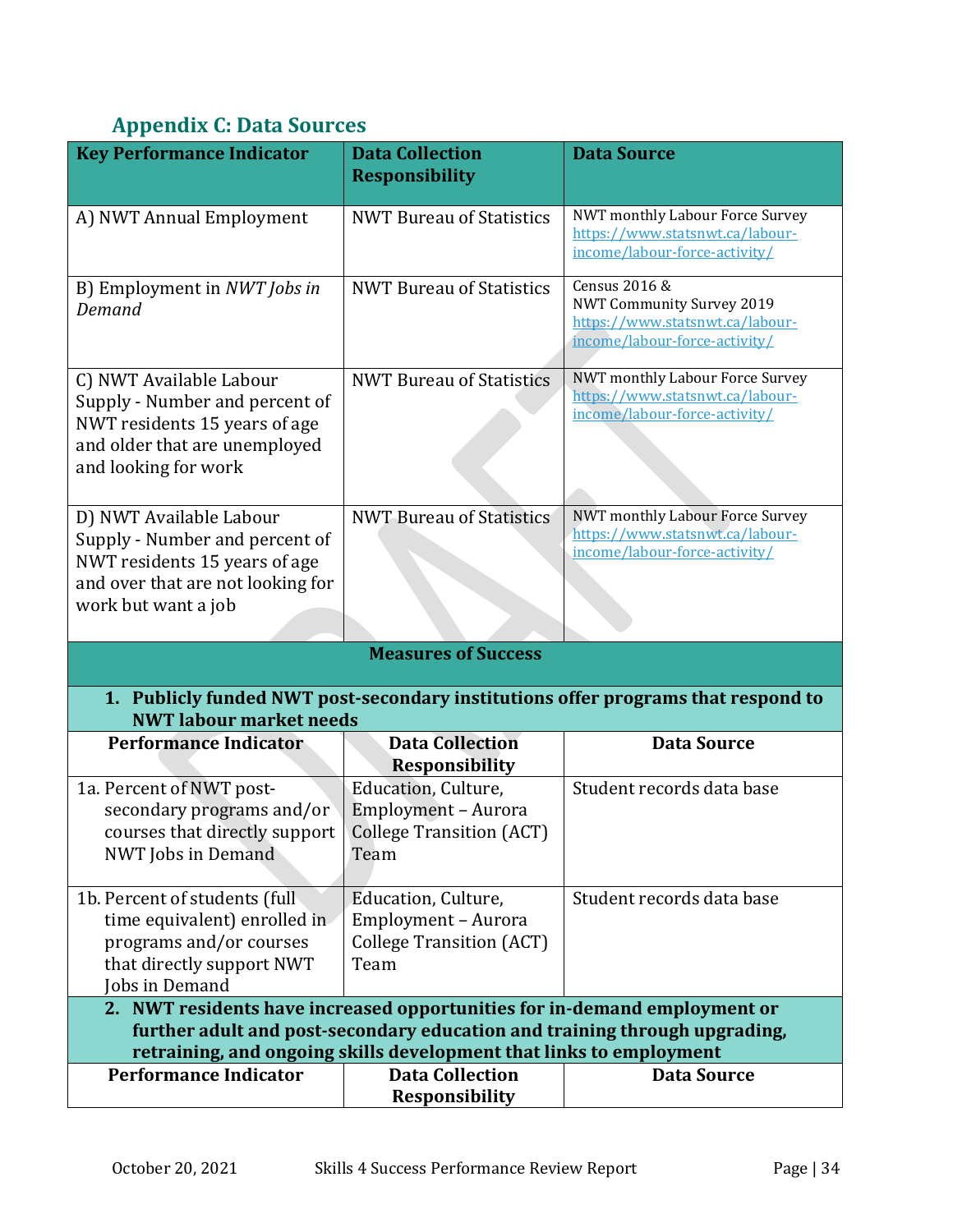| Percent of learners who register<br>in upgrading, retraining, and<br>ongoing skills development<br>programs and/or courses that<br>directly link to NWT Jobs in<br>Demand employment<br>opportunities                                                                                                                                                                                                                                                         | Education, Culture,<br>Employment - Aurora<br><b>College Transition (ACT)</b><br>Team                                                                                               | Case Management<br>Administrative System (CMAS)                                                                                                          |  |
|---------------------------------------------------------------------------------------------------------------------------------------------------------------------------------------------------------------------------------------------------------------------------------------------------------------------------------------------------------------------------------------------------------------------------------------------------------------|-------------------------------------------------------------------------------------------------------------------------------------------------------------------------------------|----------------------------------------------------------------------------------------------------------------------------------------------------------|--|
|                                                                                                                                                                                                                                                                                                                                                                                                                                                               |                                                                                                                                                                                     | 3. NWT high school students receive credits for completion of external programs                                                                          |  |
|                                                                                                                                                                                                                                                                                                                                                                                                                                                               | and dual credits for completion of post-secondary courses and/or programs                                                                                                           |                                                                                                                                                          |  |
| <b>Performance Indicator</b>                                                                                                                                                                                                                                                                                                                                                                                                                                  | <b>Data Collection</b><br><b>Responsibility</b>                                                                                                                                     | <b>Data Source</b>                                                                                                                                       |  |
| 3a. Number of NWT high school<br>students that receive credits<br>for completion of external<br>programs and/or courses<br>and the name of the<br>programs and/or courses<br>(e.g. Schools North<br>Apprenticeship Program or<br>SNAP, Early Childhood<br>Development Program)<br>3b. Number of NWT high school<br>students that receive dual<br>credits for completion of<br>post-secondary courses<br>and/or programs and the<br>name of the courses and/or | Education, Culture,<br>Employment - Labour<br>Development and<br><b>Standards Division</b><br>Education, Culture,<br>Employment - Aurora<br><b>College Transition (ACT)</b><br>Team | <b>Case Management</b><br>Administrative System (CMAS)<br>Aurora College - Student<br><b>Records System</b>                                              |  |
| programs<br>4. NWT employers have more resident journeypersons working with apprentices                                                                                                                                                                                                                                                                                                                                                                       |                                                                                                                                                                                     |                                                                                                                                                          |  |
| <b>Performance Indicator</b>                                                                                                                                                                                                                                                                                                                                                                                                                                  | <b>Data Collection</b><br>Responsibility                                                                                                                                            | <b>Data Source</b>                                                                                                                                       |  |
| Percent of NWT apprentices<br>working with resident<br>journeypersons                                                                                                                                                                                                                                                                                                                                                                                         | Education, Culture,<br>Employment - Labour<br>Development and<br><b>Standards Division</b>                                                                                          | <b>Case Management</b><br>Administrative System (CMAS)<br>and Apprenticeship, Trades,<br>Occupational Certification<br><b>Business Intelligence Tool</b> |  |
| 5. Support systems exist for NWT residents to successfully obtain in-demand jobs<br>and/or pursue further post-secondary education                                                                                                                                                                                                                                                                                                                            |                                                                                                                                                                                     |                                                                                                                                                          |  |
| <b>Performance Indicator</b>                                                                                                                                                                                                                                                                                                                                                                                                                                  | <b>Data Collection</b>                                                                                                                                                              | <b>Data Source</b>                                                                                                                                       |  |
|                                                                                                                                                                                                                                                                                                                                                                                                                                                               | <b>Responsibility</b>                                                                                                                                                               |                                                                                                                                                          |  |
| 5a. Percent of career<br>development clients that are<br>employed in NWT Jobs in<br>Demand                                                                                                                                                                                                                                                                                                                                                                    | Education, Culture,<br>Employment - Labour<br>Development and<br><b>Standards Division</b><br><b>Regional ECE Service</b>                                                           | <b>Case Management</b><br>Administrative System (CMAS)                                                                                                   |  |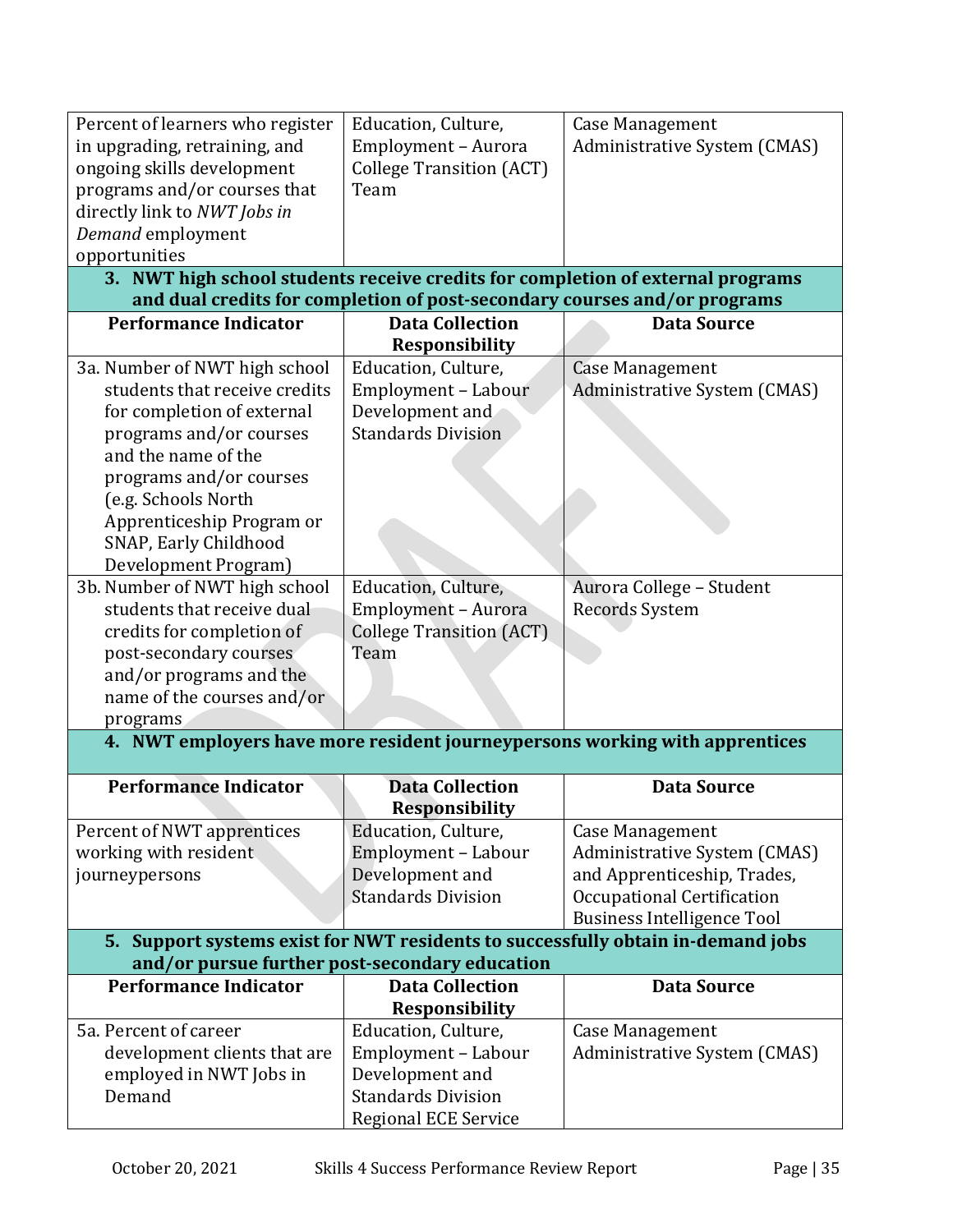|                                                                                                                                                                                                                                            | Centres                                                                                                                              |                                                                                                                                 |
|--------------------------------------------------------------------------------------------------------------------------------------------------------------------------------------------------------------------------------------------|--------------------------------------------------------------------------------------------------------------------------------------|---------------------------------------------------------------------------------------------------------------------------------|
| 5b. Percent of career<br>development clients that are<br>pursuing further post-<br>secondary education or<br>training that directly<br>support NWT Jobs in<br>Demand with a 3 month<br>follow up, by job category<br>and location of work. | Education, Culture,<br>Employment - Labour<br>Development and<br><b>Standards Division</b><br><b>Regional ECE Service</b><br>Centres | Case Management<br>Administrative System (CMAS)                                                                                 |
| 5c. Percent of community<br>learning centre clients<br>enrolled in programs and/or<br>courses that directly support<br>NWT Jobs in Demand                                                                                                  | Education, Culture,<br>Employment - Aurora<br><b>College Transition (ACT)</b><br>Team                                                | Aurora College Student<br><b>Information System</b>                                                                             |
| 5d. Percent of Student Financial<br>Assistance clients that are in<br>post-secondary education<br>and training programs that<br>directly support NWT Jobs<br>in Demand                                                                     | Education, Culture,<br>Employment - Income<br><b>Security Programs</b><br>division                                                   | <b>Case Management</b><br>Administrative System (CMAS)<br>and Student Financial Assistance<br><b>Business Intelligence tool</b> |
| 5e. Number of students and                                                                                                                                                                                                                 | Education, Culture,                                                                                                                  | <b>Case Management</b>                                                                                                          |
| recent graduates hired in                                                                                                                                                                                                                  | Employment - Labour                                                                                                                  | Administrative System (CMAS)                                                                                                    |
| NWT Jobs in Demand                                                                                                                                                                                                                         | Development and                                                                                                                      |                                                                                                                                 |
| through wage subsidies                                                                                                                                                                                                                     | Standards division                                                                                                                   |                                                                                                                                 |
| 6. Learning technology and platforms exist and increase accessibility of<br>postsecondary learning                                                                                                                                         |                                                                                                                                      |                                                                                                                                 |
| <b>Performance Indicator</b>                                                                                                                                                                                                               | <b>Data Collection</b>                                                                                                               | <b>Data Source</b>                                                                                                              |
|                                                                                                                                                                                                                                            | <b>Responsibility</b>                                                                                                                |                                                                                                                                 |
| Number of distance learning                                                                                                                                                                                                                |                                                                                                                                      |                                                                                                                                 |
|                                                                                                                                                                                                                                            | Education, Culture,                                                                                                                  | http://www.auroracollege.com                                                                                                    |
| courses and the name of the                                                                                                                                                                                                                | Employment - Aurora                                                                                                                  |                                                                                                                                 |
| courses offered through NWT                                                                                                                                                                                                                | <b>College Transition (ACT)</b>                                                                                                      |                                                                                                                                 |
| postsecondary institutions                                                                                                                                                                                                                 | Team                                                                                                                                 |                                                                                                                                 |
|                                                                                                                                                                                                                                            |                                                                                                                                      | 7. Partnerships exist that support substantive skill development for NWT residents                                              |
| to obtain in-demand jobs                                                                                                                                                                                                                   |                                                                                                                                      |                                                                                                                                 |
| Performance Indicator                                                                                                                                                                                                                      | <b>Data Collection</b>                                                                                                               | <b>Data Source</b>                                                                                                              |
|                                                                                                                                                                                                                                            | <b>Responsibility</b>                                                                                                                |                                                                                                                                 |
| 7a. Establishment of a                                                                                                                                                                                                                     | Education, Culture,                                                                                                                  | Territorial Forum Terms of                                                                                                      |
| <b>Territorial Forum to</b>                                                                                                                                                                                                                | Employment - Labour                                                                                                                  | <b>Reference and Reports</b>                                                                                                    |
| streamline training                                                                                                                                                                                                                        | Development and                                                                                                                      |                                                                                                                                 |
| programs                                                                                                                                                                                                                                   | <b>Standards Division</b>                                                                                                            |                                                                                                                                 |
| 7a. Number of employed                                                                                                                                                                                                                     | <b>NWT Bureau of Statistics</b>                                                                                                      | National Census 2016 and NWT                                                                                                    |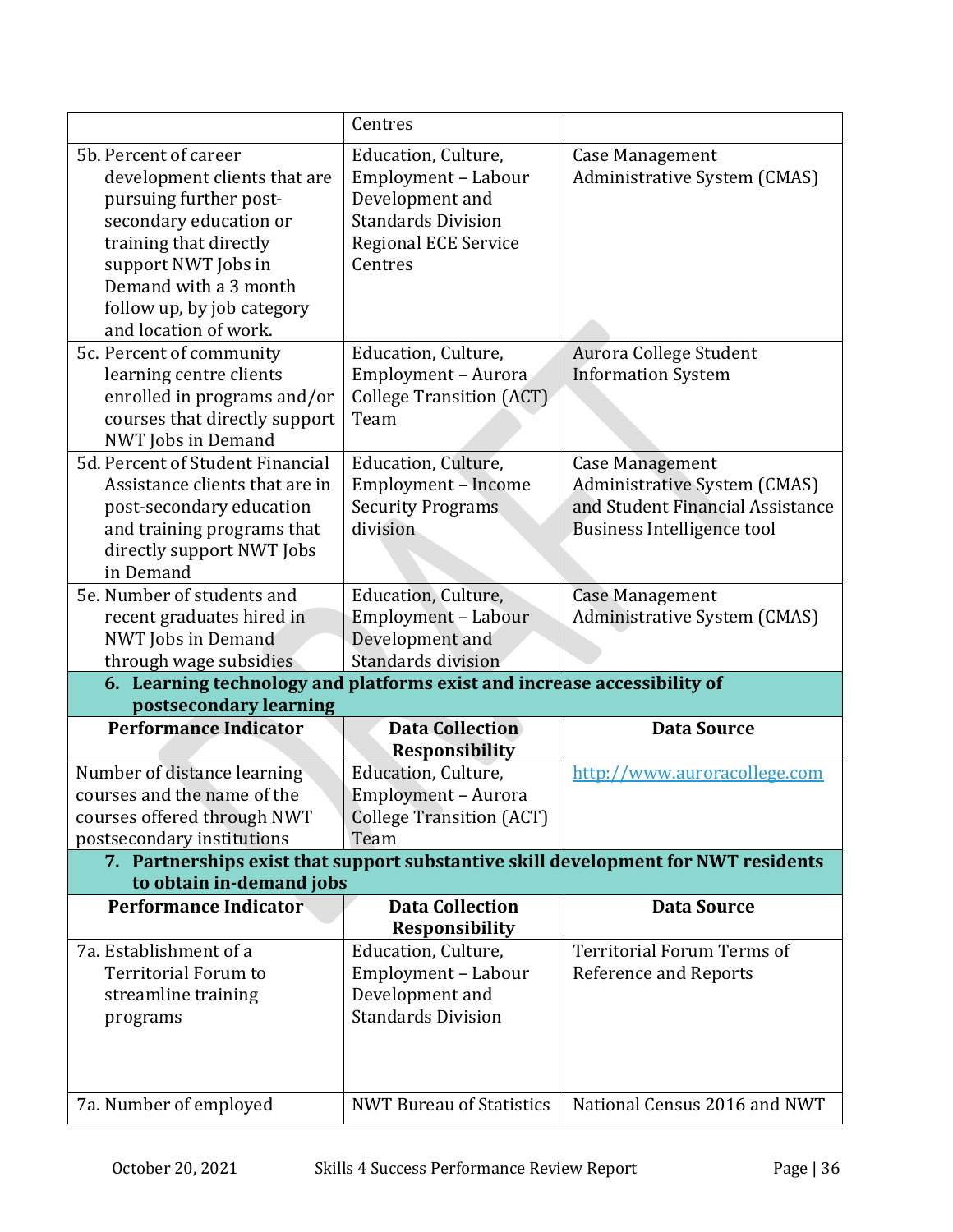|                                                                            |                                                                     | <b>Community Survey 2019</b>                                                        |
|----------------------------------------------------------------------------|---------------------------------------------------------------------|-------------------------------------------------------------------------------------|
| rate for NWT residents                                                     |                                                                     | https://www.statsnwt.ca/labour-                                                     |
| living in smaller                                                          |                                                                     | income/labour-force-activity/                                                       |
| communities                                                                |                                                                     |                                                                                     |
|                                                                            |                                                                     | 8. Pathways exist for high school students to successfully exit the NWT's secondary |
|                                                                            | education system and transition to further education or employment  |                                                                                     |
| <b>Performance Indicator</b>                                               | <b>Data Collection</b>                                              | <b>Data Source</b>                                                                  |
|                                                                            | <b>Responsibility</b>                                               |                                                                                     |
| 8a. Number and percent of                                                  | Education, Culture,                                                 | Internal Administrative Records                                                     |
| students who receive                                                       | Employment - Student                                                |                                                                                     |
| services from a Career and                                                 | <b>Support and Wellness</b>                                         |                                                                                     |
| <b>Education Advisor</b>                                                   | Division                                                            |                                                                                     |
| 8b. Number and percent of                                                  | Education, Culture,                                                 | Internal Administrative Records                                                     |
| schools that use labour                                                    | Employment - Student                                                |                                                                                     |
| market information in                                                      | <b>Support and Wellness</b>                                         |                                                                                     |
| career and program                                                         | Division                                                            |                                                                                     |
| planning                                                                   |                                                                     |                                                                                     |
| 9. NWT postsecondary institutions offer programming for NWT jobs in-demand |                                                                     |                                                                                     |
|                                                                            | either directly or through partnerships with southern institutions. |                                                                                     |
| <b>Performance Indicator</b>                                               | <b>Data Collection</b>                                              | <b>Data Source</b>                                                                  |
|                                                                            | <b>Responsibility</b>                                               |                                                                                     |
| Number of programs and/or                                                  | Education, Culture,                                                 | <b>Internal Administrative Records</b>                                              |
| courses delivered through                                                  | Employment - Aurora                                                 |                                                                                     |
| partnerships with southern                                                 | <b>College Transition (ACT)</b>                                     |                                                                                     |
|                                                                            |                                                                     |                                                                                     |
| institutions that directly                                                 | Team                                                                |                                                                                     |
| support NWT Jobs in Demand                                                 |                                                                     |                                                                                     |
| 10. In-demand jobs are filled with less need for recruitment efforts       |                                                                     |                                                                                     |
|                                                                            |                                                                     |                                                                                     |
| <b>Performance Indicator</b>                                               | <b>Data Collection</b>                                              | <b>Data Source</b>                                                                  |
|                                                                            | <b>Responsibility</b>                                               |                                                                                     |
| 10a. Number of job                                                         | <b>NWT Bureau of Statistics</b>                                     | <b>Job Bank</b> and other website job sites<br>https://www.statsnwt.ca/labour-      |
| advertisements for NWT                                                     |                                                                     | income/labour-market-                                                               |
| Jobs in Demand                                                             |                                                                     | outlooks/index.html                                                                 |
| 10b. Number of Territorial                                                 | Education, Culture,                                                 | Internal Administrative Records                                                     |
| Nominees that enter the                                                    | Employment - Labour                                                 |                                                                                     |
| NWT labour market in                                                       | Development and                                                     |                                                                                     |
| NWT Jobs in Demand                                                         | Standards                                                           |                                                                                     |
| 10c. Number of Territorial                                                 | Education, Culture,                                                 | Internal Administrative Records                                                     |
| Nominees moving from                                                       | Employment - Labour                                                 |                                                                                     |
| temporary to permanent                                                     | Development and                                                     |                                                                                     |
| residency                                                                  | <b>Standards</b>                                                    |                                                                                     |
|                                                                            |                                                                     |                                                                                     |
|                                                                            |                                                                     |                                                                                     |
| 10d. Number of Territorial<br>Nominees who reside in                       | Education, Culture,<br>Employment - Labour                          | Internal Administrative Records                                                     |